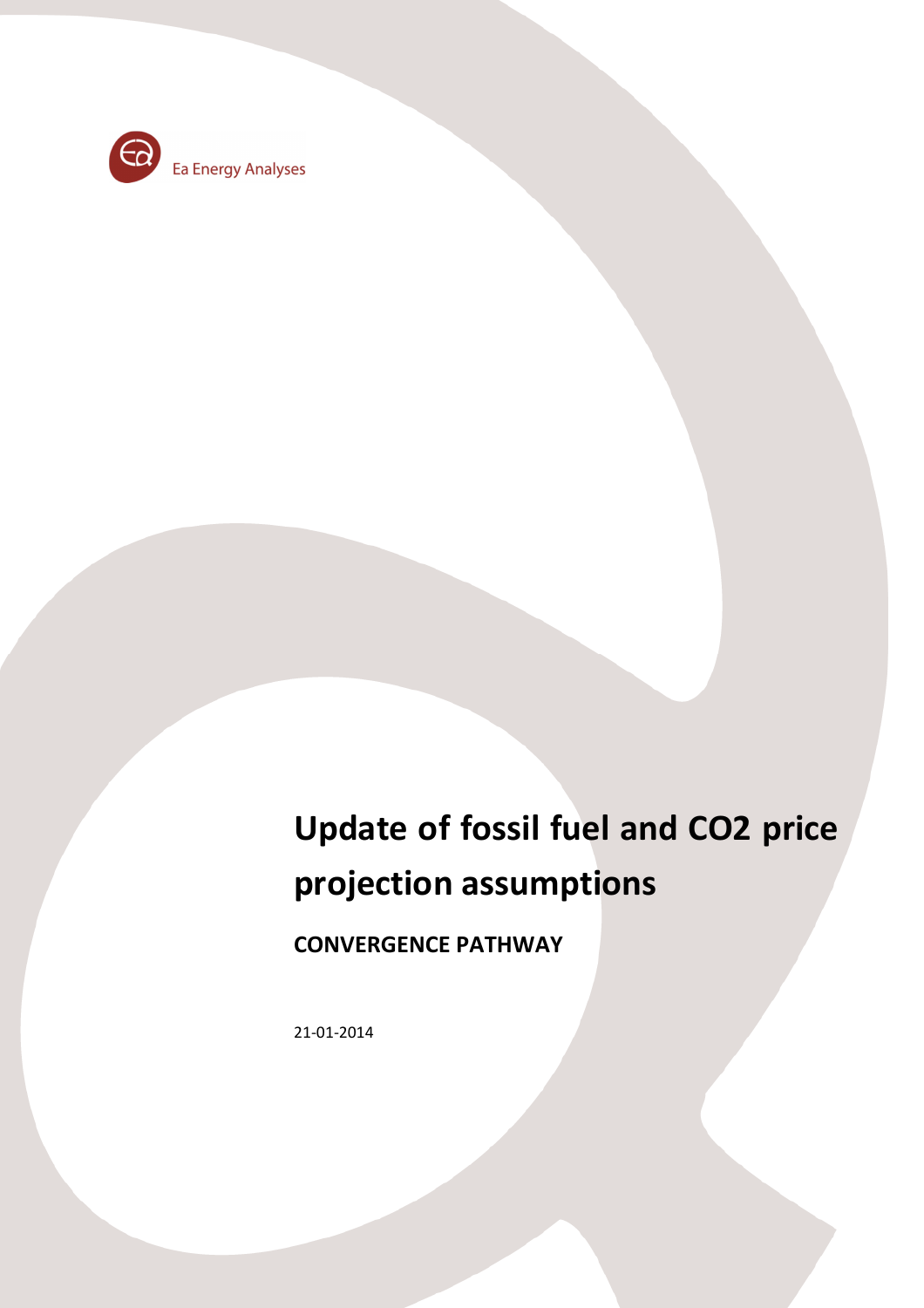### Published by:

Ea Energy Analyses Frederiksholms Kanal 4, 3. th. 1220 Copenhagen K Denmark T: +45 88 70 70 83 F: +45 33 32 16 61 Email: info@eaea.dk Web: www.eaea.dk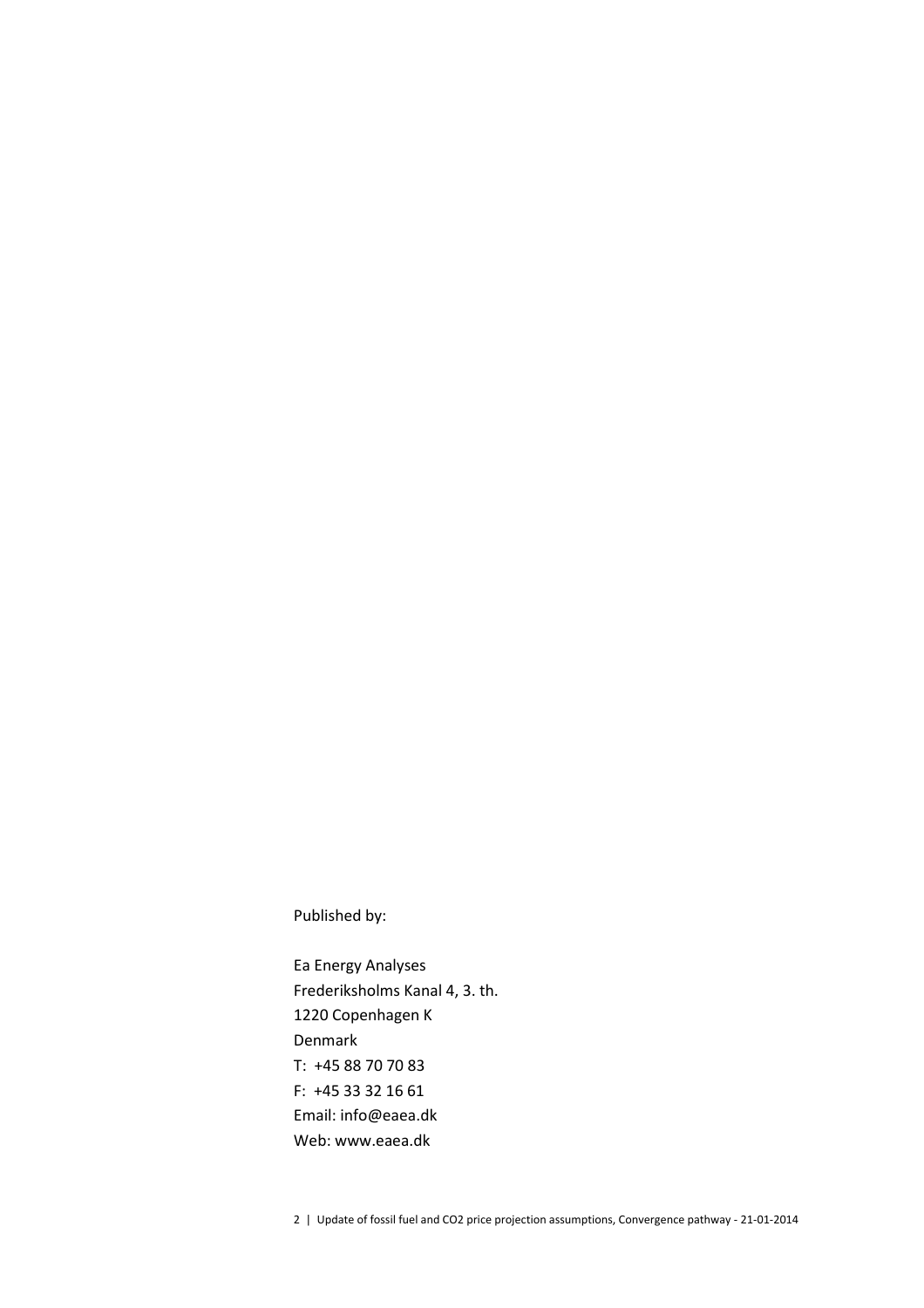# **Contents**

| $2^{\circ}$ |  |  |  |  |  |  |  |  |
|-------------|--|--|--|--|--|--|--|--|
| 3           |  |  |  |  |  |  |  |  |
|             |  |  |  |  |  |  |  |  |
|             |  |  |  |  |  |  |  |  |
|             |  |  |  |  |  |  |  |  |
|             |  |  |  |  |  |  |  |  |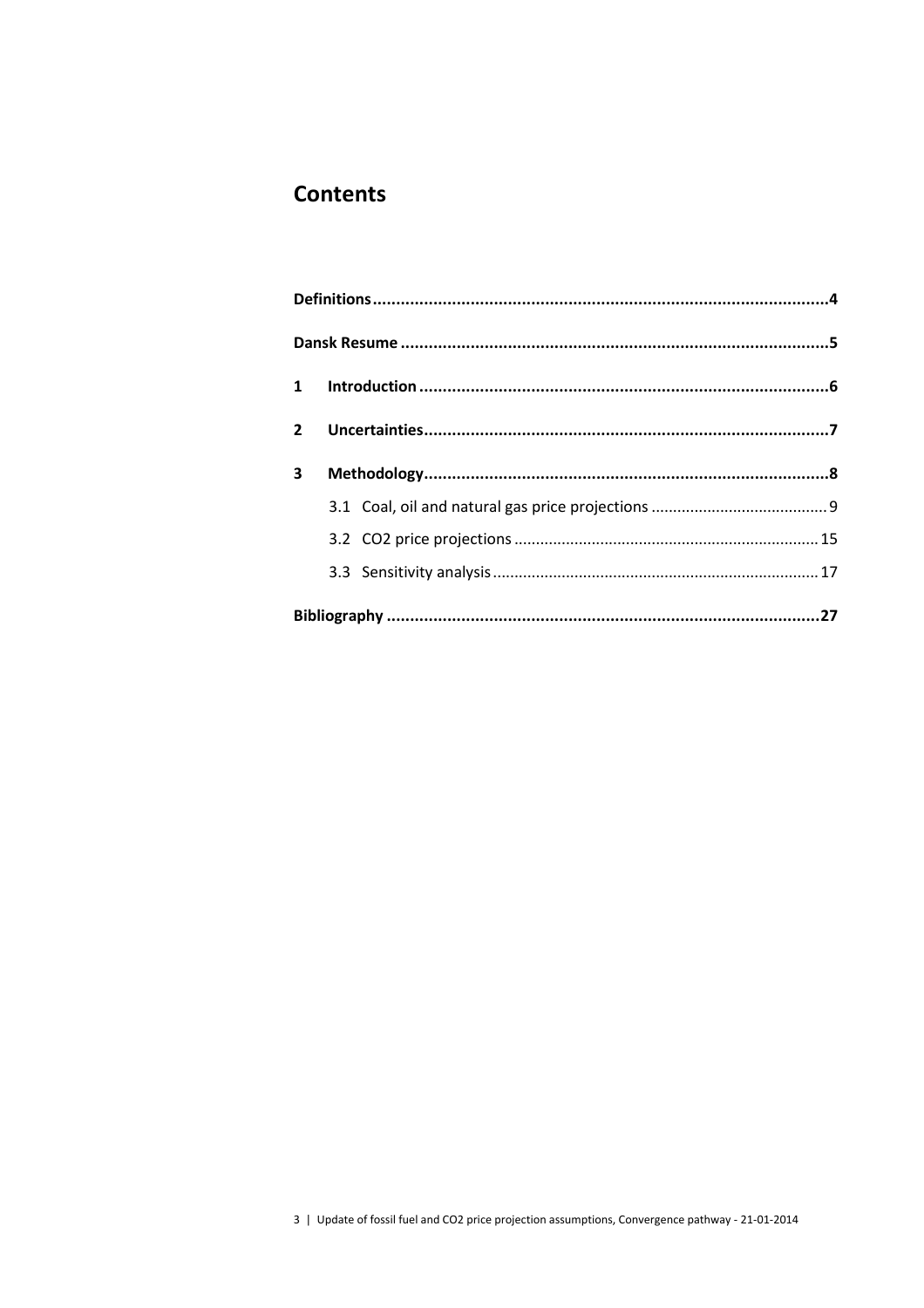# **Definitions**

- BVT bruttoværditilvæksten; Gross Value-Added
- CIF Cost, Insurance and Freight
- EIA US Energy Information Administration
- EIA AEO US Energy Information Administration's Annual Energy Outlook
- ENDEX European Energy Derivatives Exchange
- EUA EU Emission Allowances
- ICE InterContinental Exchange
- IEA International Energy Agency
- MCIS McCloskey Coal Information Services
- Nominal price unadjusted current price
- OECD Organisation for Economic Co-operation and Development
- OPEC Organization of the Petroleum Exporting Countries
- Real price price adjusted for inflation and prevailing currency exchange rate (in the context of this study – expressed in currency values of year 2012)
- TTF Title Transfer Facility; a virtual trading point for natural gas in the Netherlands
- WEM World Energy Model; the principal tool employed to generate the projections underlying the World Energy Outlook scenario
- WEO World Energy Outlook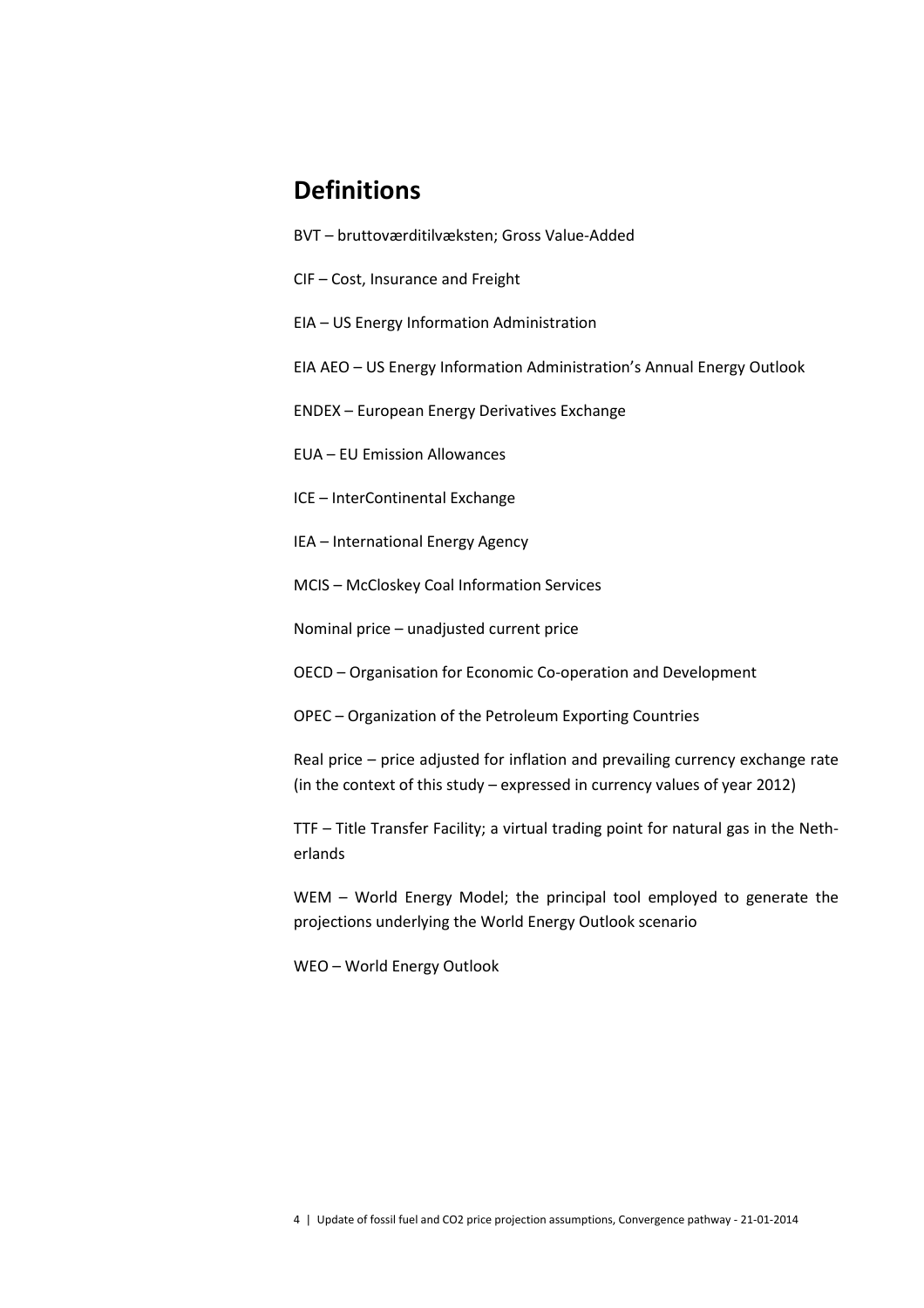# **Dansk Resume**

WORK IN PROGRESS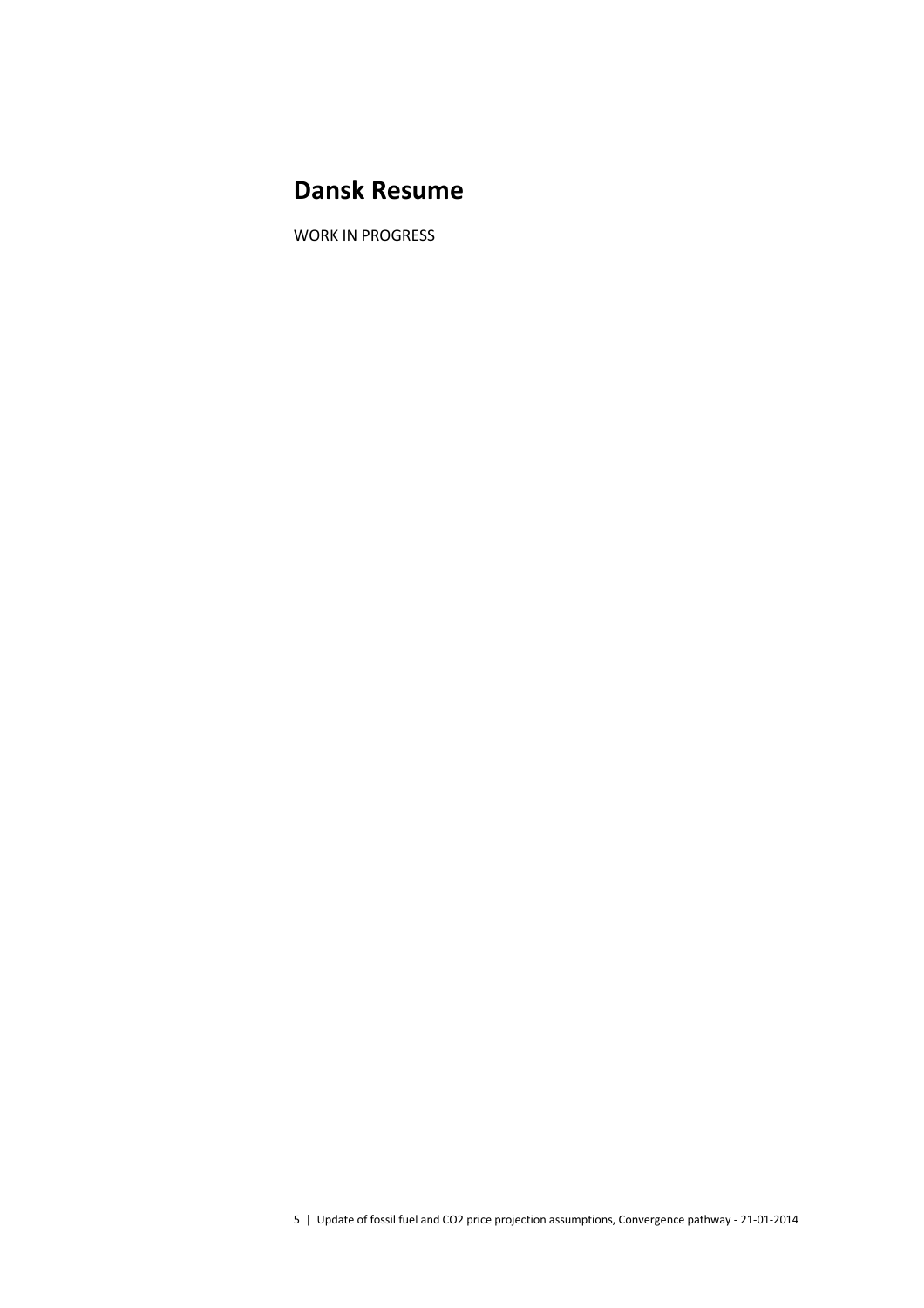# **1 Introduction**

The purpose of this report is to describe the methodological approach and data foundation for periodical updating of the economic fuel prices issued by the Danish Energy Agency. More specifically, the report deals with the integration of the latest projection from the IEA's annual publication World Energy Outlook (WEO) and market developments incurred since these assumptions have been locked.

The economic fuel prices have two main applications:

- 1. They are used as a common input assumptions for scenario analysis and energy market projections made in the Danish Energy Agency and Energinet.dk, who have commissioned the present report – and are a common unbiased reference for other professionals and academics in the field.
- 2. They are used in the economic assessment of collective heating projects (cf varmeforsyningsloven and projektbekendtgørelsen) in the Danish energy systems necessary for project approval.

Due to the central role of the economic fuel price projections in the economic assessment and scenario analyses, it is critical that the prices are, and are seen as:

- Based on a robust foundation which is unbiased and independent.
- Rooted in reality.

Due to the market volatility of energy prices and the lag between the IEA's lock of fuel price inputs, the market may have moved (particularly for shortterm deliveries) before the Danish Energy Agency publishes their updated prices and even more so by the time they are used in projects and analyses. This gives rise to a need for a simple and transparent methodology for combining the long-term energy price projections from the last IEA publication with the most recent market view provided by forward prices. There is no robust scientific way of doing this, so an approach is developed to be pragmatic, transparent and comprehensible and which generates conceivable outcomes.

The present report deals only with the international price forecasts for coal, crude oil and natural gas. Additionally, the projection of the price of CO2 emissions allowances is covered.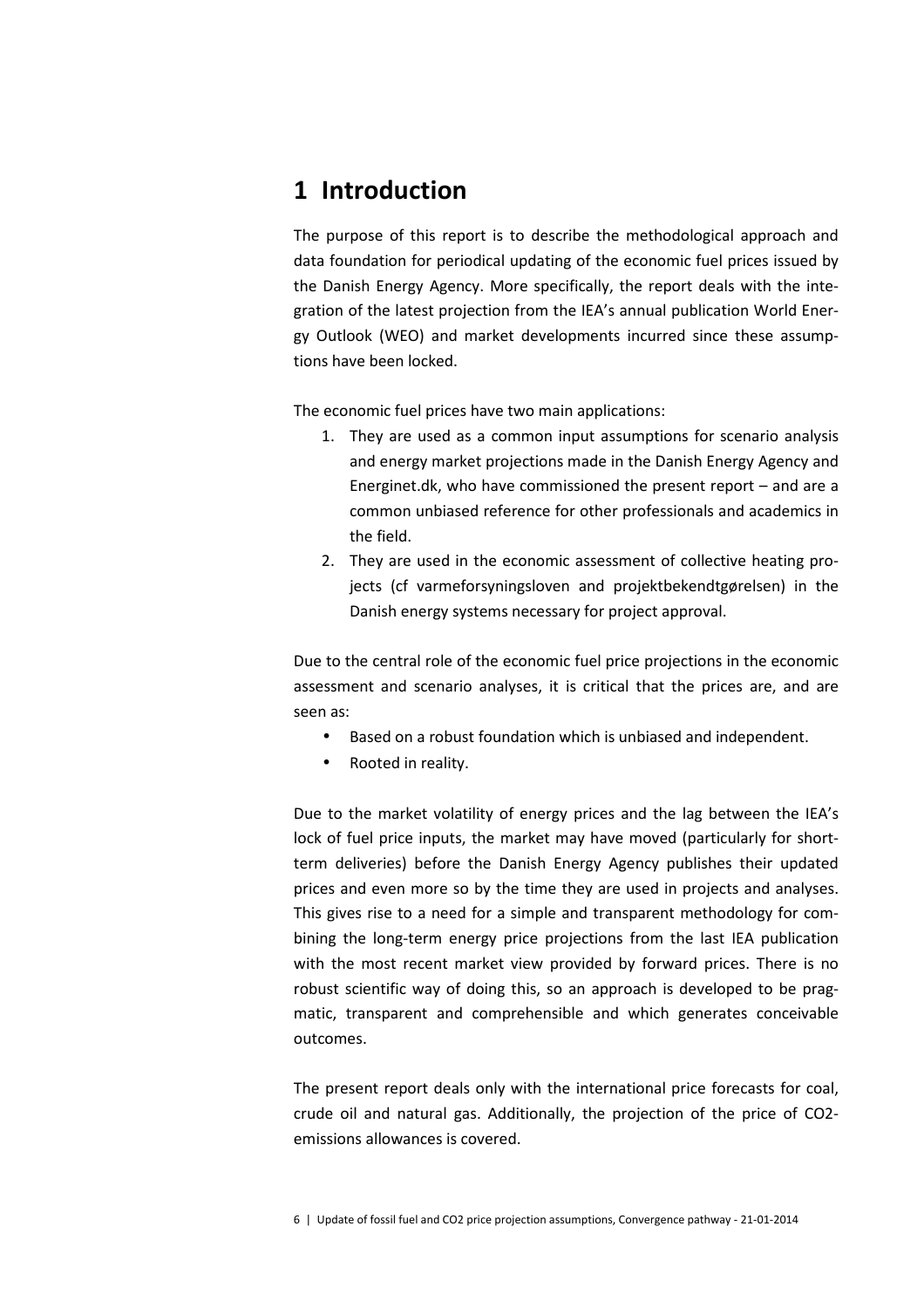# **2 Uncertainties**

The fossil fuel price projections hereby set forth should not be regarded as forecasts; rather, as a possible development path of the respective prices provided fulfilment of a certain set of assumptions and pre-conditions.

In undertaking such an analysis, there is always a great deal of uncertainty related to among other the assumptions taken, models chosen and scenarios utilised. Some of the most relevant uncertainties relating to this study are highlighted below.

The projection period itself, more than 20 years, calls for caution, especially when taking uncertainties about the development of climate policies, population growth rates, GDP growth rates, technological developments etc. into account. Duration of projection period

As any modelling framework, World Energy Model (main tool used in the development of the World Energy Outlook scenario projections) simplifies reality, and the assumptions made have significant impact on the results. The validity of the long-term price projections set forth in the WEO New Policies scenario is subject to the materialization of the assumptions and dynamics (e.g. assumption of long-term equilibrium) underlying the said scenario. Assumptions in WEM modelling framework

Forward and Future financial contract prices express the market actor's willingness (and commitment) to pay for the commodities in question at a predefined future point in time. It is fair to assume that the prices of these financial contracts have been set based on the best currently available information, and, as such, serve as an indication of the best estimate of future *price expectations* shared among the market participants. The *predictive power* of the Forward/Future financial contracts is, however, highly uncertain, hence the prices thereof should not be regarded as price *forecasts* of the commodities in question. In addition, the traded volume of the forward/future contract in question is an additional aspect to consider when evaluating the reliability of *price expectations* as expressed by their respective prices. The lower the traded volume (i.e. the contracts actually sold/bought), the less representative is the price level. Predictive power of forward prices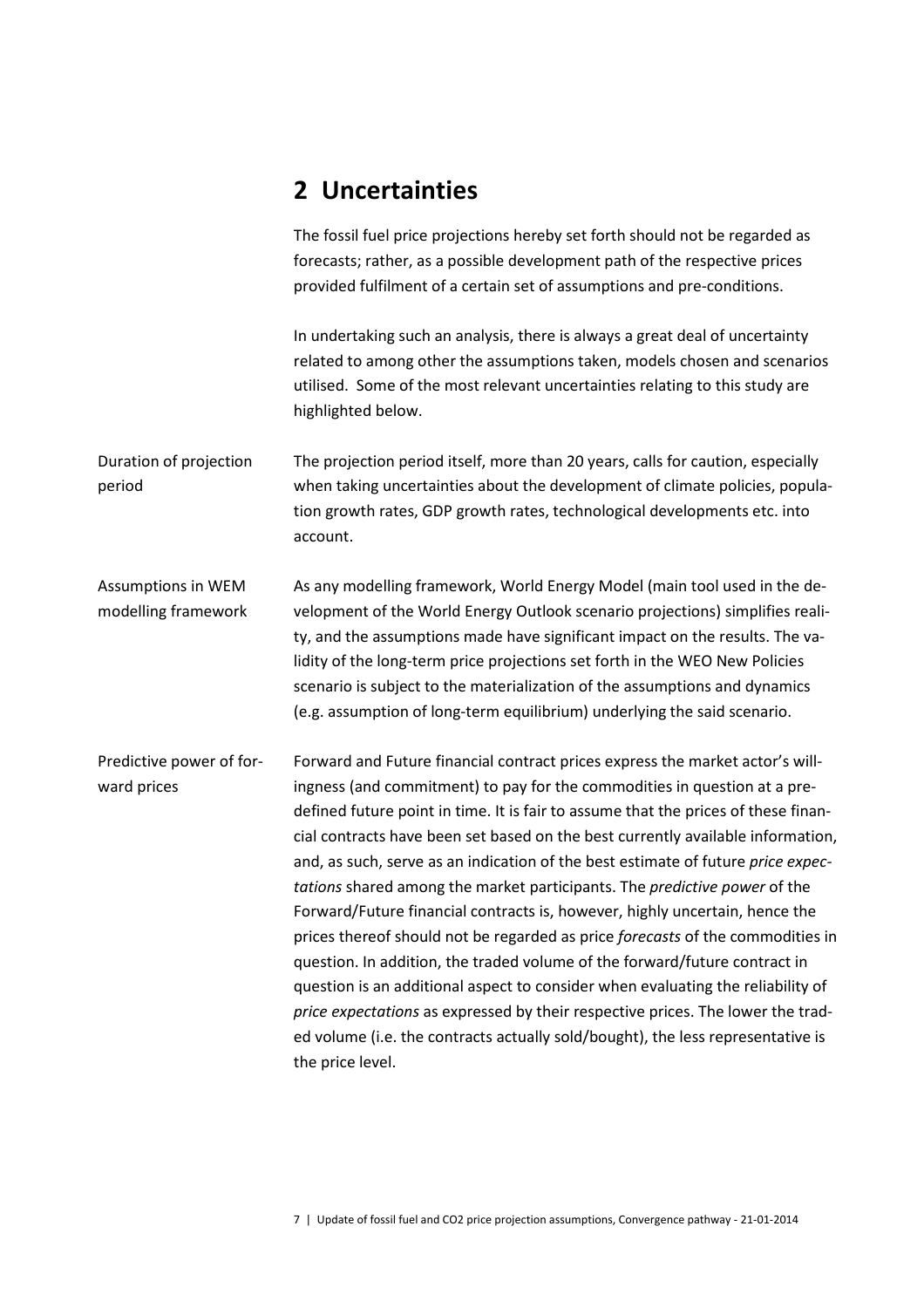# **3 Methodology**

The overall purpose of the current update is to develop a method and an MS Excel tool that can be used for adapting IEA price projections into projections of Danish economic prices at the point of consumption. This method comprises two main steps:

- 1. Converging the IEA projections in the short- to medium-term to better express the current market expectations.
- 2. Estimate price add-ons to transform the IEA prices (from step 1 above) into Danish consumer prices over the course of the projection period.

This report has focus only on step 1, namely the initial price conversion period. The main tool for doing so is by the forwards/futures financial contract prices.

IEA WEO 2013 New Policies scenario is the main ('central') price projection pathway in the current analysis, in line with the WEO methodology.

### **3.1 Rationale for price convergence**

The World Energy Model (WEM), the main tool used in the development of the IEA WEO scenario projections, operates under the assumptions of longterm equilibrium, i.e. a state of the economy where the general price level is fully reflecting – and adjusted to - the existing set-up of the main price drivers and market factors (as opposed to short-term equilibrium or cyclicality where the price level might not be fully adjusted to the concurrent situation in the market due to different short-term market factors and distor-

tions/fluctuations). As such, it is reasonable to apply the WEM in price projections in the medium- to long-term based on fundamental supply and demand dynamics (subject to the realization of the assumptions regarding these dynamics in the respective scenarios). In the short- to medium-term, however, it is reasonable to assume that the price projections based on the best available actual market information (likely incorporating the price effects of short-term market distortions and/or cyclicality) would be more representative.

Future and Forward contract prices represent specifically this kind of information, i.e. the price expectations shared among the market participants for the short- to medium-term (and it is reasonable to assume the contract prices are based on the best currently available market information). This is the reason for the Future/Forward contract prices to be used for price pathway pro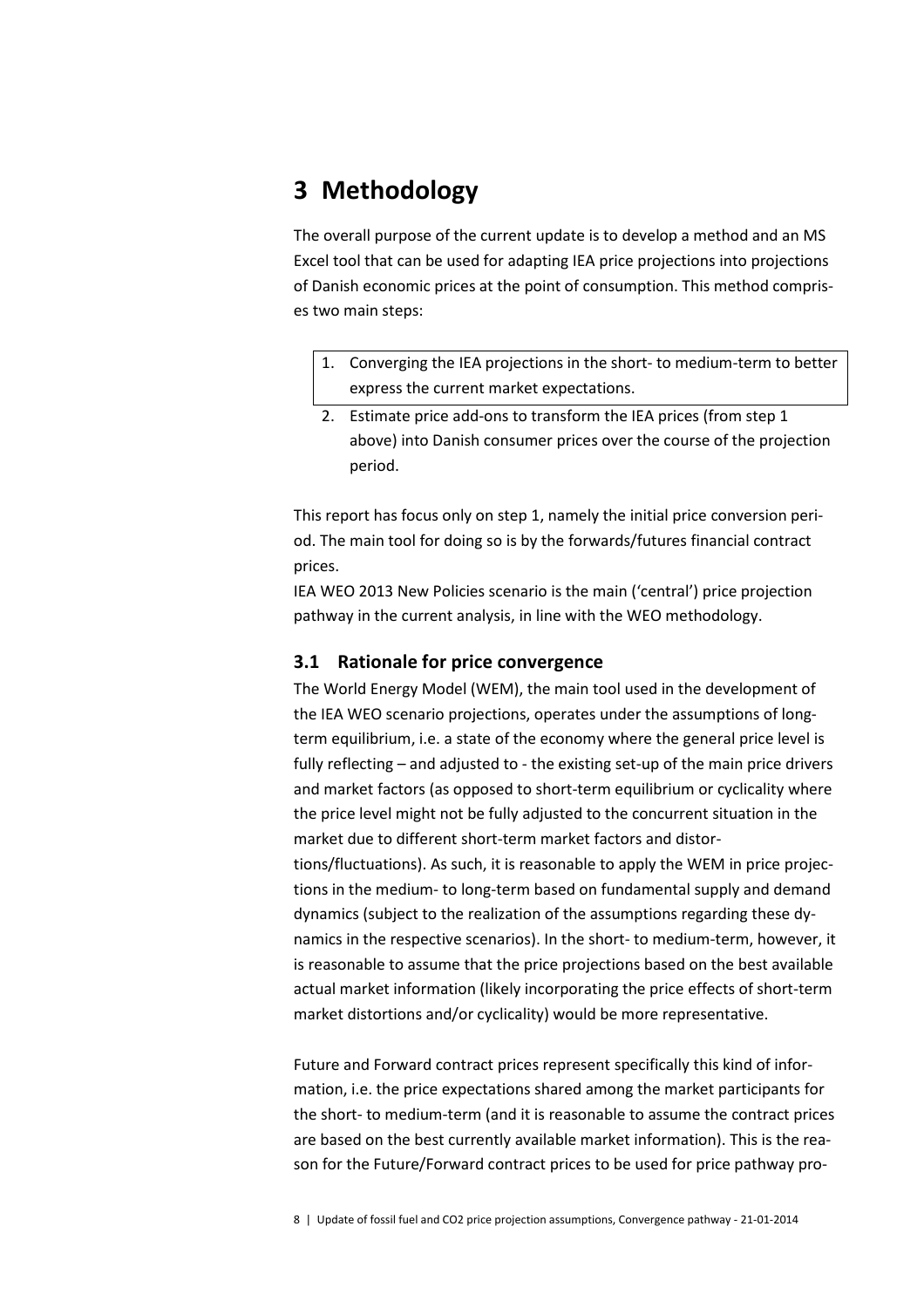jections in the short- to medium-term, whilst WEM scenario projections – in the long-term.

It should, however, be noted that the Future and Forward contract prices do not represent price predictions; rather, they express price expectations on the part of the market participants involved in the trade. In addition, it can be argued that the traded volume of a particular contract can serve as an indication of the extent to which the Forward and Future contract prices are legitimate representations of the market participants' expectations, i.e. representing market actors' actual willingness to pay. It is reasonable to argue that the lower the traded volume, the less informative is the contract's price level for the purpose of future price projection.

### **3.2 Coal, oil and natural gas price projections**

The fossil fuel price projections are comprised of the historical prices 1990 – 2013 (to provide context), followed by the Forward/Future contract prices for short- to medium-term and eventually converged to the IEA WEO projected long-term prices.

#### **Historic price treatment**

Historic prices from 1990 to 2009 published in the IEA Energy Prices and Taxes publications have been collected (provided by the Danish Energy Agency) and included in the Convergence Excel Model to provide context to the convergence pathway and the price projections. Prices of IEA crude oil imports, OECD steam coal imports and Natural gas – Europe imports for 2010, 2011 and 2012 have been obtained from the WEO 2011, 2012, 2013 publications, respectively.

It should be noted that the historic natural gas prices have been converted to lower heating value (now corresponding to 11 kWh/m3).

Best estimates of the 2013 year-to-date prices (a proxy for the 2013 historic prices as of mid-December 2013) are produced by scaling the respective historic 2012 IEA prices (latest price point available) with the trend coefficient from 2012 to 2013 from the following sources:

- Coal: MCIS Steam Coal Marker Prices CIF North-West Europe 2012 and 2013 year-to-date average from McCloskey's Coal Report cited in (Verein der Kohlenimporteure, 2013)
- Crude oil: Brent Crude Oil average spot price for 2012 and projection for 2013 by the EIA (EIA, 2013)
- Natural gas: annual average of daily NCG day-ahead prices for 2012 and 2013 (NCG, 2014)

The formula below illustrates the scaling approach applied (oil price example):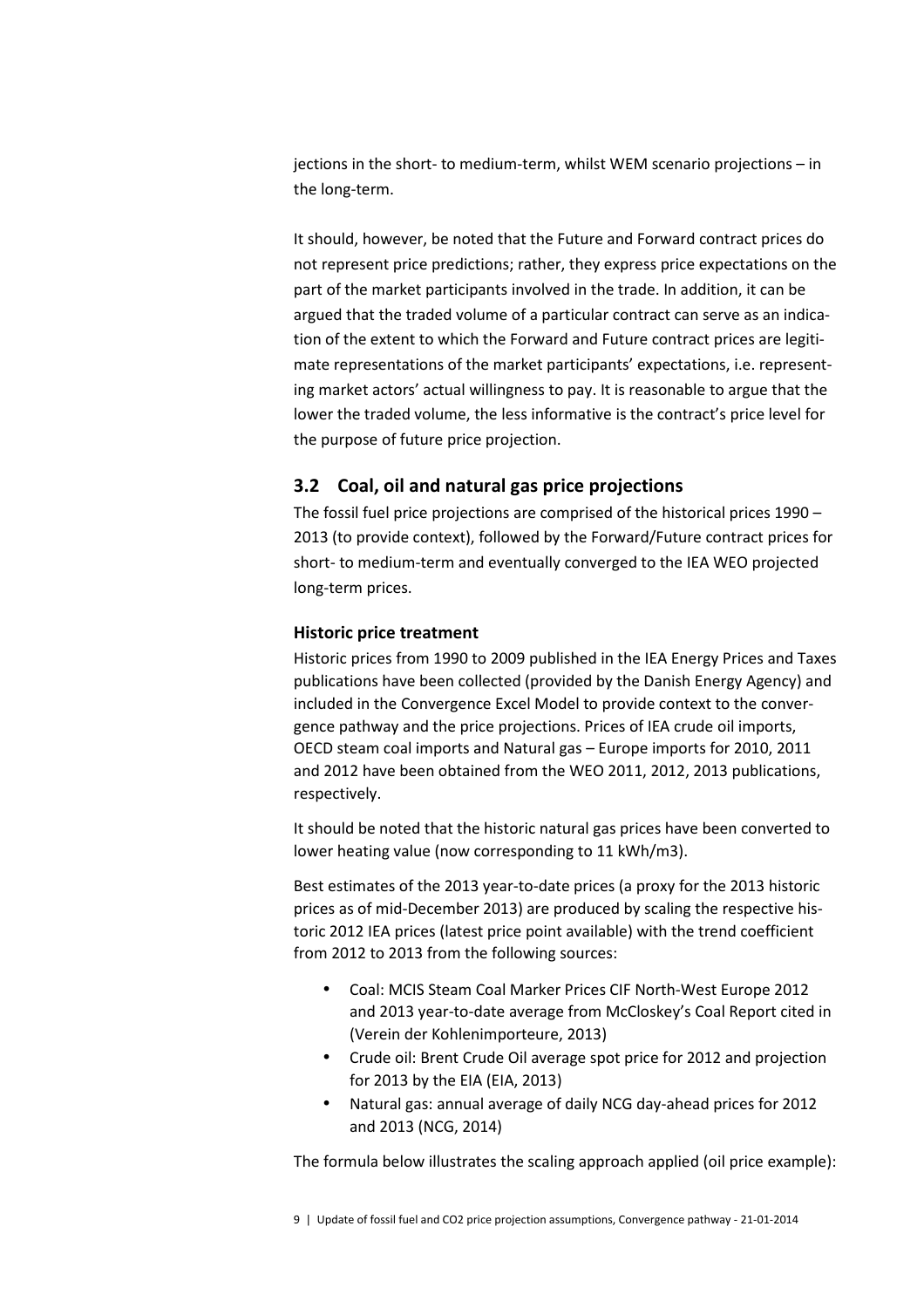### Price estimate (IEA crude oil imports)<sub>2013</sub>

 $=$  Price (IEA crude oil imports)<sub>2012</sub>

× Price projection (EIA Brent crude oil spot)<sub>2013</sub> Price (Brent crude oil spot)<sub>2012</sub>

The historic price development is illustrated in Figure 1 below:



*Figure 1: Historic prices of coal, crude oil and natural gas in real terms (DKK2013/GJ) from 1990 to 2013 (trended estimates used for 2013)* 

Yearly values of the historic prices are presented in Appendix I: Historic prices.

#### **Future/Forward contract price treatment**

The Future/Forward contract prices over time are used to arrive at a short- to medium-term price development *trend*.

Data on the price of Future/Forward contracts has been collected from the following sources:

- Coal: Based on ARA Coal Year Futures (EEX, 2013). Last available price point is 2016 in the current analysis. The contract price is kept constant in real terms 2017 onwards
- Crude oil: Based on Brent Crude Oil Financial Future prices (CME-Group, 2013). Last available price point is 2019 in the current analysis. The contract price is kept constant in real terms 2020 onwards
- Natural gas: Based on NCG Natural Gas Year Futures (ICE, 2014). Last available price point is 2018 in the current analysis. The contract price is kept constant in real terms 2019 onwards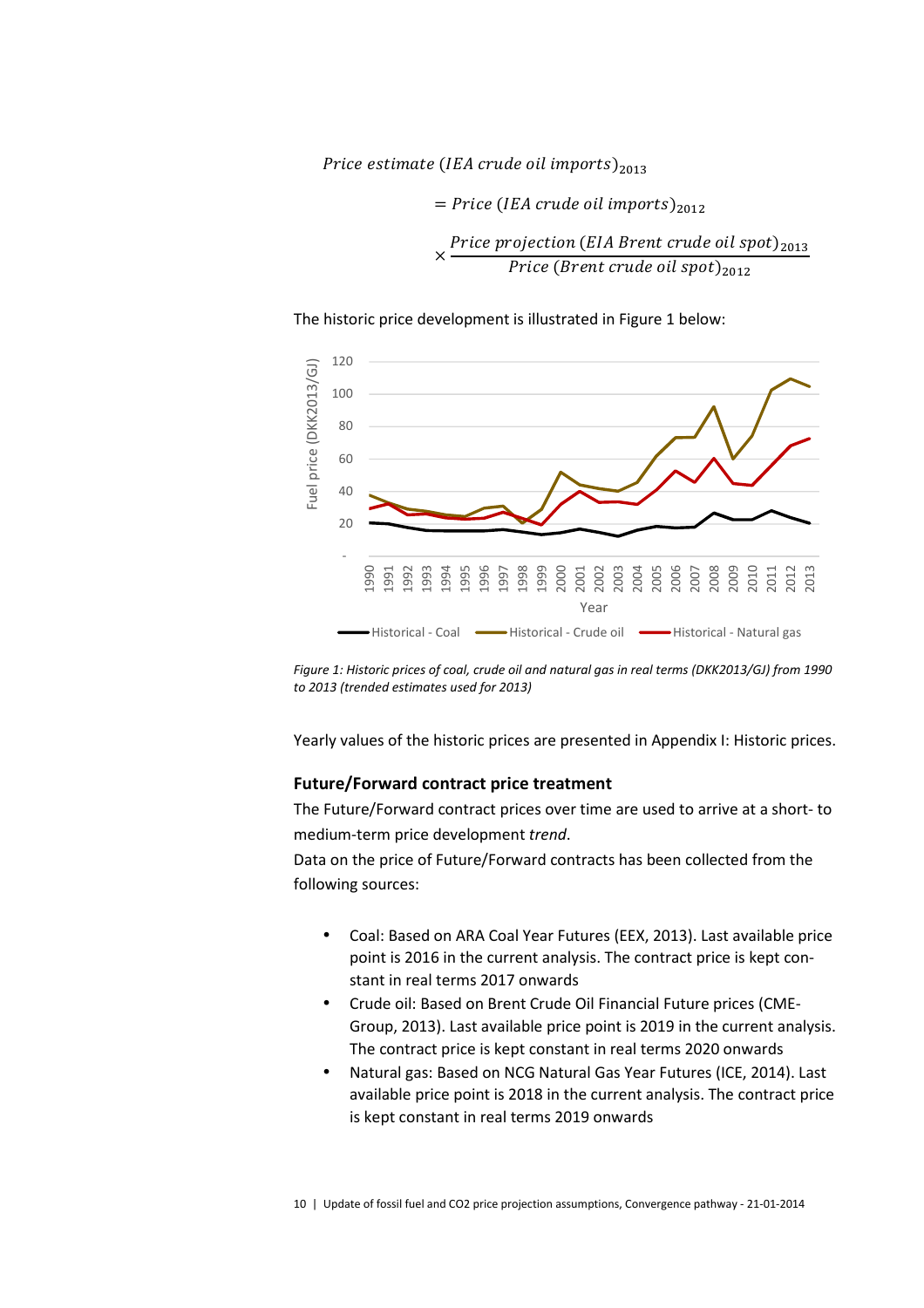Due to the fact that the specific Future/Forward contracts in question might not fully correspond to the products underlying the historic and future IEA prices (i.e. Brent Crude Oil Financial Futures vis-à-vis IEA Crude oil imports), scaling of the Future contract price level is carried out for it to correspond to the IEA product price levels. An assumption is made that the relative difference between the spot prices is representative of the relative difference between the Future/Forward contract prices of the same underlying products, respectively.

The following formula is applied for scaling (oil used as an example):

Future price (oil, IEA  $-$  scaled) $_{\rm 2014}$ 

= Future price (Brent Crude Oil)<sub>2014</sub>

× Price estimate (IEA crude oil imports)<sub>2013</sub> Price projection (EIA Brent crude oil spot)<sub>2013</sub>

In relation to coal, CIF ARA prices (underlying the Futures contracts) are assumed to be fully representative of North-West Europe CIF prices (the historical price for 2013).

Once the Future/Forward contract prices are scaled to be representative of the products underlying IEA prices, Future price *trend* is applied using the following formula (oil used as an example):

> Future price (oil, IEA  $-$  scaled) $_{t+1}$  $=$  Future price (oil, IEA  $-$  scaled)<sub>t</sub> × Future price (Brent Crude Oil) $_{t+1}$ Future price (Brent Crude Oil) $_{\rm t}$

where *t* is the year of the respective price point.

The Futures contract price quotations (preceded by the historic price development) are illustrated in Figure 2. The prices are kept constant in real terms following the last available Futures price point for each commodity, as stated in the description of the figure.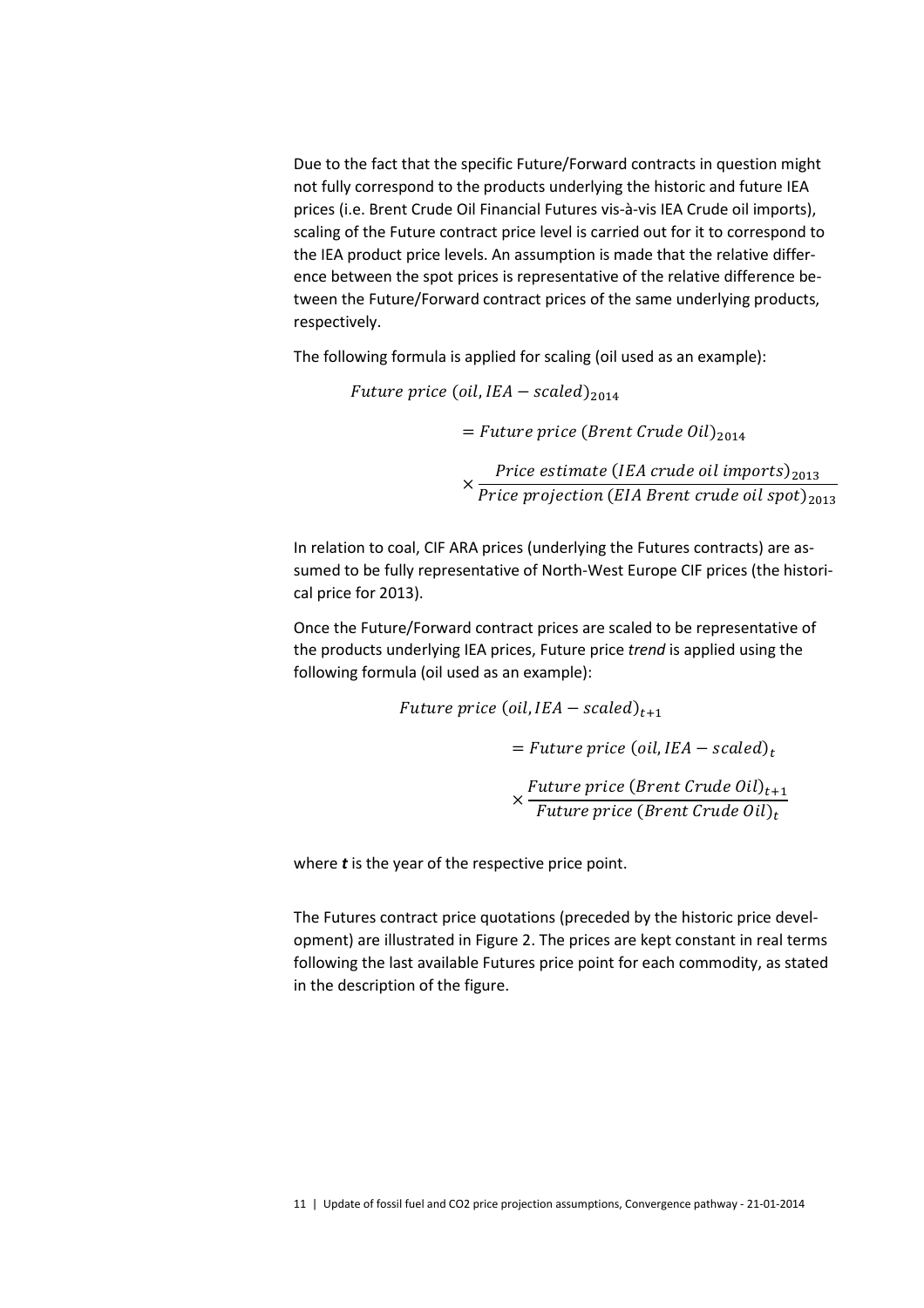

*Figure 2: Historic prices of coal, crude oil and natural gas in real terms (DKK2013/GJ) from 1990 to 2013, followed by IEA-scaled Futures prices for coal (until 2016, constant in real terms 2017 onwards to 2035), crude oil (until 2019, fixed in real terms onwards) and natural gas (until 2018, fixed in real terms onwards)* 

#### **Convergence prices**

The 'convergence prices' in the context of this analysis are to be understood as short- to medium-term price projections that are a combination of IEAscaled Forward/Future prices and the IEA WEO long-term prices for a given period of time. The convergence prices are produced as a weighted mean between IEA prices and IEA-scaled Future/Forward prices (oil used as an example):

> Convergence price  $\left(\text{oil}\right)_t$  $= w_t \times Price$  (oil, IEA WEO)<sub>t</sub> + (1 – w<sub>t</sub>)  $\times$  Future price (oil, IEA  $-$  scaled)<sub>t</sub>

where:

 $w_t$  is the linear evolving weight from 0 to 1 in the years "Year of origin" to "Year of convergence" (e.g. if the convergence period is from 2014 to 2019, *wf,t* will be 0 for 2014 price points; 0.2 for 2015 price points; 0.4 for 2016 price pointed and so forth reaching 1 for 2019 price points, respectively);

*t* is the year of the respective price point.

The convergence prices provide a gradual link between the short- to mediumterm price projections (as expressed by the IEA-scaled Future/Forward prices) and the long-term IEA WEO price projections in a way that puts more weight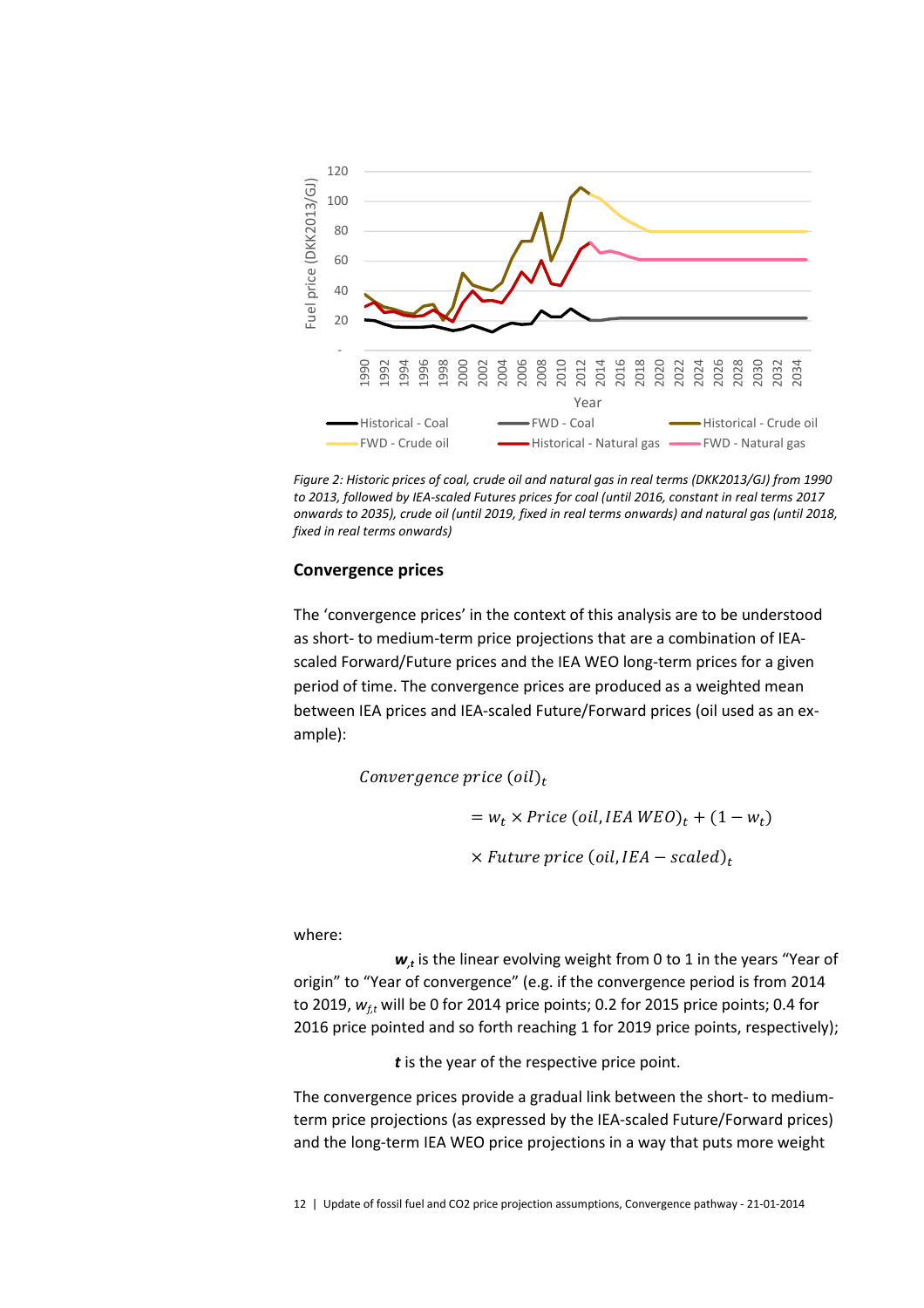on Future/Forward prices in the beginning of the convergence period, and on the IEA WEO prices towards the end of the convergence period, respectively.

This is done because it is reasonable to apply the WEM in price projections in the medium- to long-term based on fundamental supply and demand dynamics (subject to the realization of the assumptions regarding these dynamics in the respective scenarios). In the short- to medium-term, however, it is reasonable to assume that the price projections based on the best available actual market information (likely incorporating the price effects of short-term market distortions and/or cyclicality) would be more representative. The weighting allows for a gradual transition over time.

Within the framework of the current analysis, the convergence year is set to 2020 with IEA WEO 2013 as the starting point. This is done because, firstly, even for the most actively traded commodities in question (oil and coal), the trade – or even price quotations – in Future contracts are hardly available beyond 2020. As such, extending the convergence period (that is based on linear weighting of Future/Forward contract prices and IEA WEO projected prices over time) makes little sense above and beyond the period where Future contract prices are obtainable. Secondly, a 7-year convergence period would allow for consistency in the price projection updates in the future as long as they are based on IEA WEO long-term price projections as 7 years appears to be the longest possible period until the first projection year available in WEO publications (e.g. 2015 was the first projection year in IEA WEO 2012, and 2020 is the first projection year in IEA WEO 2013).



The convergence prices are illustrated in Figure 3 below:

*Figure 3: Historic prices of coal, crude oil and natural gas in real terms (DKK2013/GJ) from 1990 to 2013 and the Convergence prices until 2020 (followed by the IEA WEO New Policies price projection pathway 2020 onwards)* 

13 | Update of fossil fuel and CO2 price projection assumptions, Convergence pathway - 21-01-2014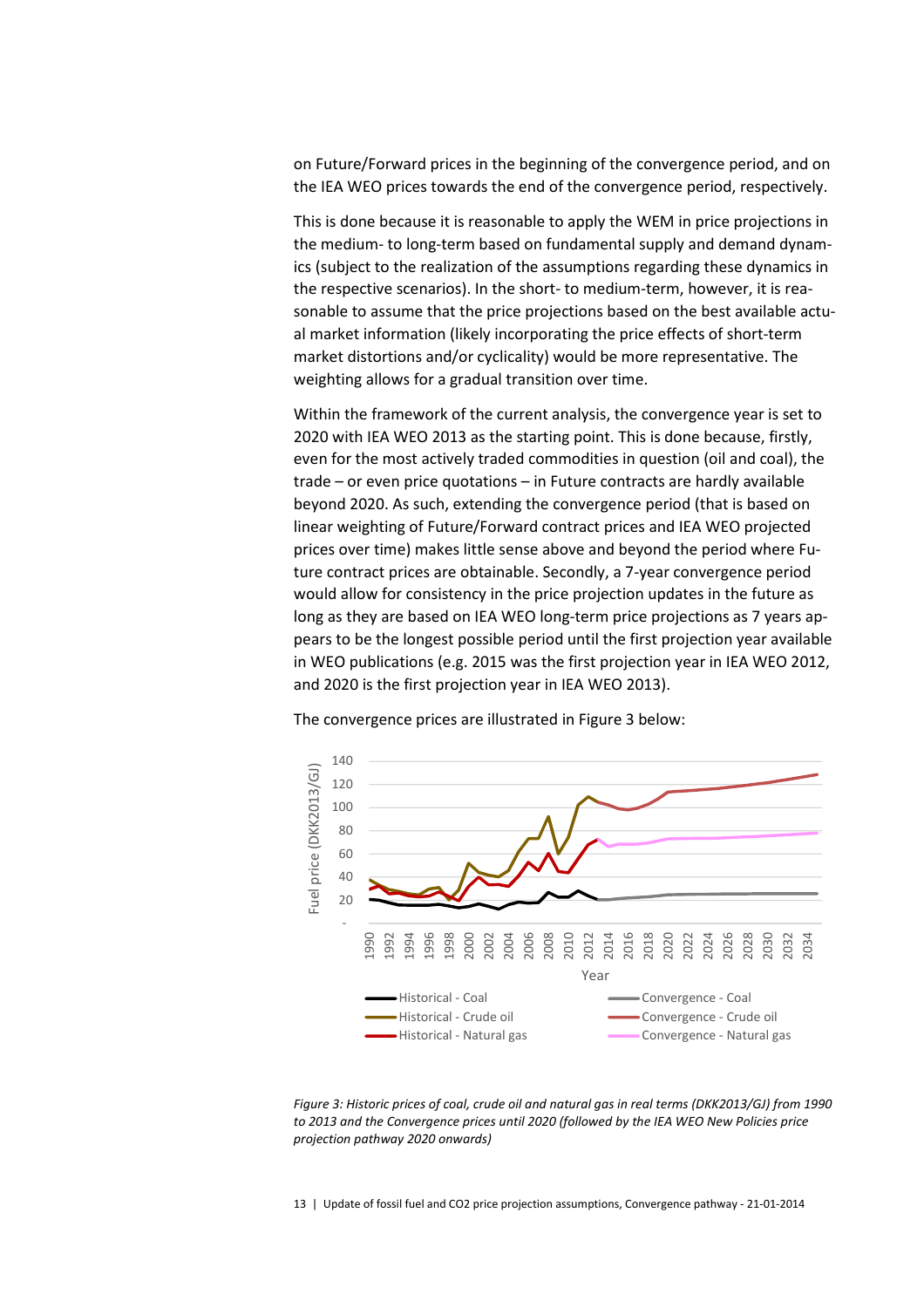#### **IEA WEO price treatment**

IEA WEO 2013 New Policies scenario price projections for 2020, 2025, 2030 and 2035 have been used.

It should be noted that the IEA WEO natural gas prices have been converted to lower heating value (now corresponding to 11 kWh/m3).

In order to obtain a representation of the IEA WEO price projections across the entire period (2013 – 2035) to be covered by the current fossil fuel price assumption update project, the following steps have been taken:

- 2013 historical prices have been linearly interpolated to 2020 (i.e. the first price point projected in the IEA WEO 2013)
- Linear interpolation has been applied between the price points provided by the WEO (2020, 2025, 2030, 2035) in order to obtain an IEA WEO price projection for every year



The IEA WEO price pathway projections are illustrated in Figure 4 below:

*Figure 4: Historic prices of coal, crude oil and natural gas in real terms (DKK2013/GJ) from 1990 to 2013 and the convergence prices until 2020. The IEA WEO New Policies price projection pathway is interpolated between the price point provided in the WEO publication (purple dots) and 2013 in order to illustrate the difference versus the convergence prices*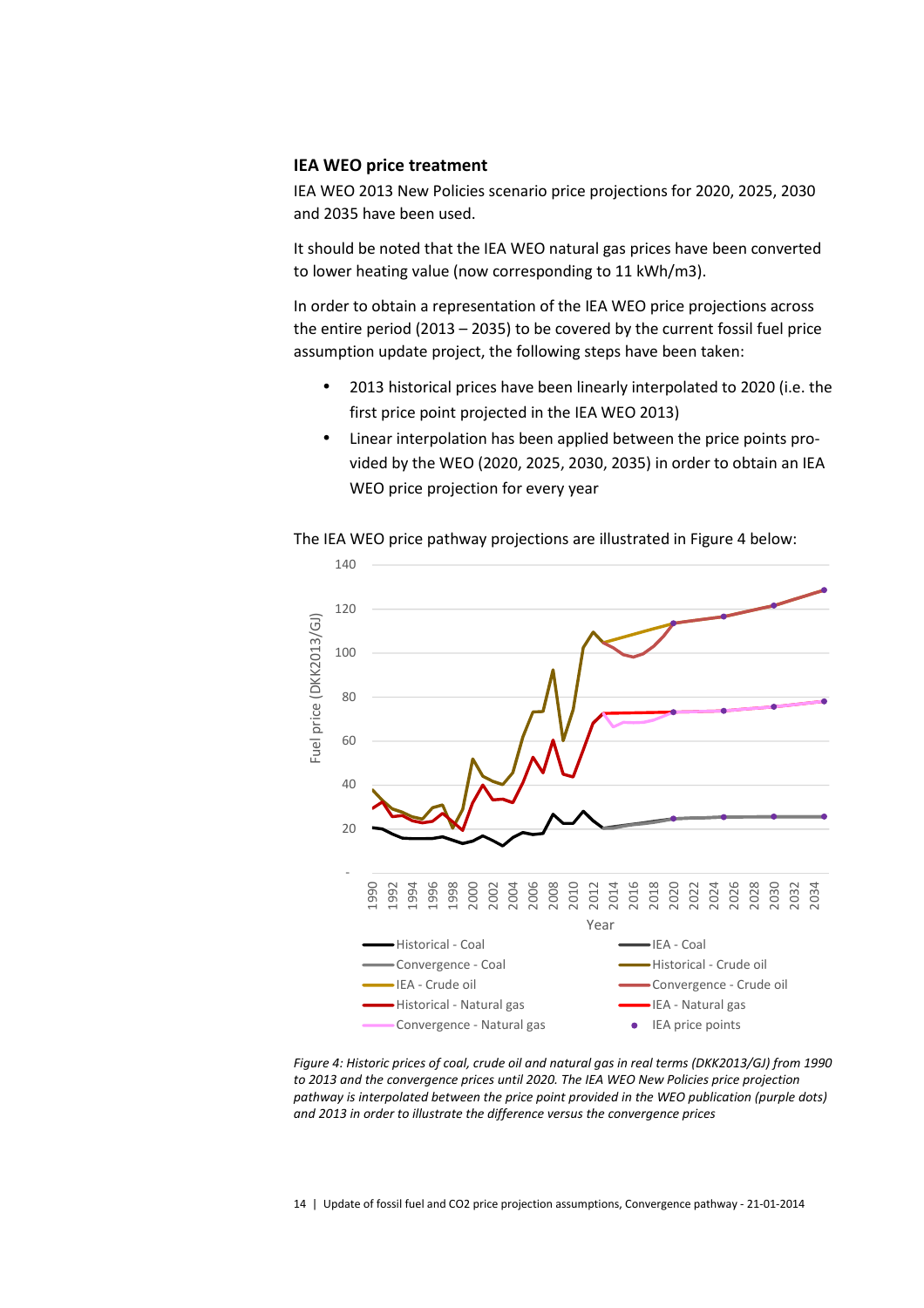#### **Price and units**

Resulting price projec-

tions until 2035

All fuel prices are available in nominal and real terms:

- Nominal prices: unadjusted current prices
- Real prices: converted to currency values of a specific year (user defined in the model e.g. 2012 DKK/GJ)

Inflation (via Gross Value-Added-deflator, the BVT-deflator) and currency exchange conversion factors by year are based on the Ministry of Finance convergence program (Økonomi- og Indenrigsministeriet, 2013).

The historic prices of all 3 fossil fuels as well as convergence prices until 2020 and the IEA WEO future price projections in real terms, denominated in 2013 DKK/GJ are illustrated in Figure 5 below:





Yearly values of the price projections are presented in Appendix II: Price projections.

#### **3.3 CO2 price projections**

The CO2 price projections as expressed by the EU Emissions Allowances, EUA prices are comprised of the historical prices since the establishment of the trading scheme 2005 – 2013 (to provide context), followed by the For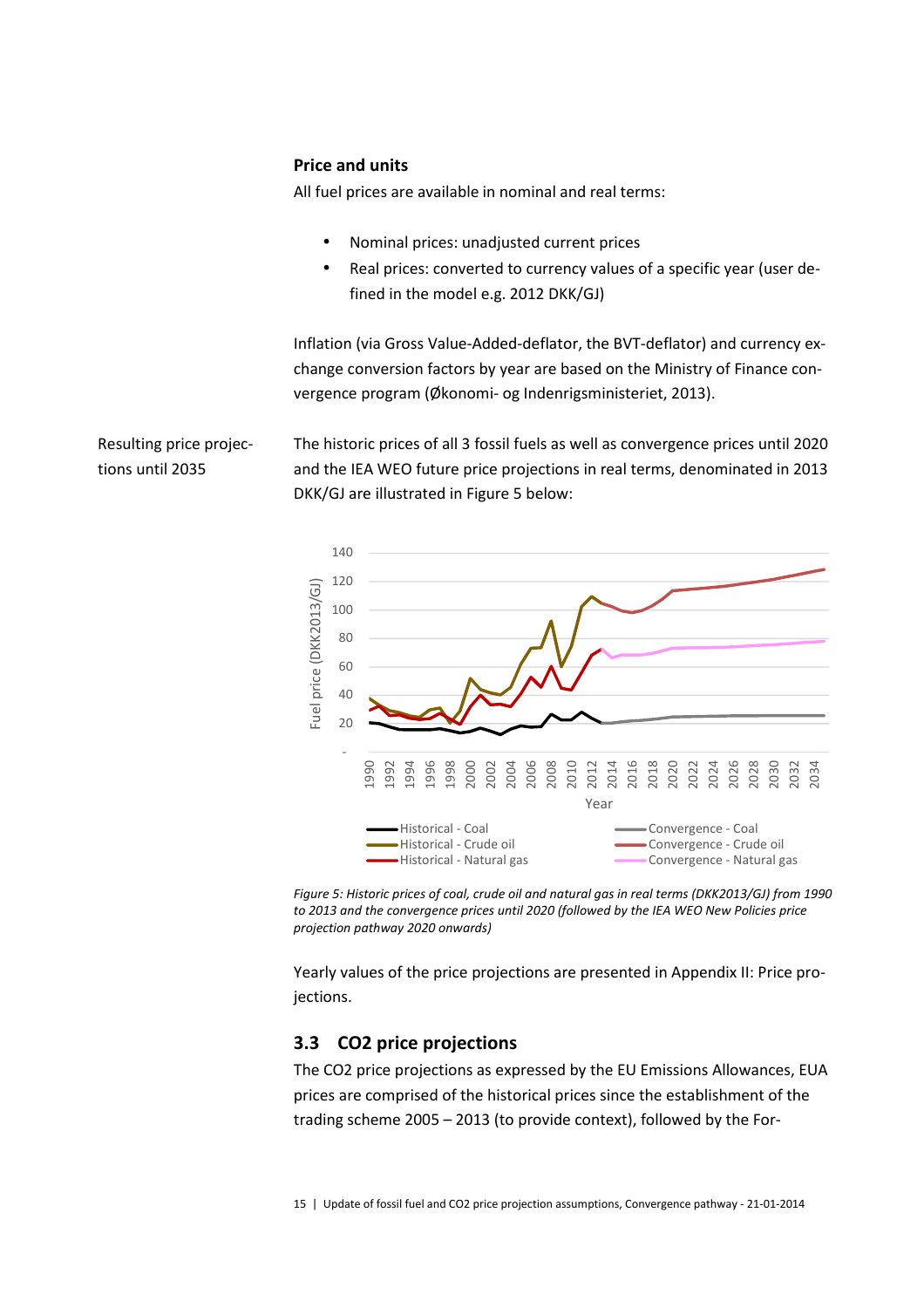ward/Future contract prices for short- to medium-term and eventually converged to the IEA WEO projected long-term prices.

- Historic prices: source data relating to the Årlig Energistatistik 2012 publication (Energistyrelsen, 2012) has been used to obtain prices from 2005 to 2012. Historic data on ICE EUA Futures prices has been used to estimate the 'historic' year-to-date price for 2013, as of December 2013 (Quandl, 2013).
- Future/Forward prices: EUA Future prices (ICE, 2013). Expressed in nominal prices until the last available price point and kept constant in real terms onwards until 2035
- Convergence prices: calculated following the same method as for crude oil, coal and gas (see description above in the Convergence prices section).
- IEA WEO prices: IEA WEO 2013 New Policies price projections have been used following the same method as for crude oil, coal and gas (see description above in the IEA WEO price treatment section).

The historic CO2 prices (2005-2013), the Futures contract prices, as well as the convergence prices and the IEA WEO CO2 price projection pathway are illustrated in Figure 6 below:



*Figure 6: Historic prices of CO2 in real terms (DKK2013/ton) from 2005 to 2013 and the convergence prices until 2020. The CO2 Futures prices are given until 2017 and kept constant in real terms onwards. The IEA WEO New Policies price projection pathway is interpolated between the price point provided in the WEO publication (purple dots) and 2013 in order to illustrate the difference versus the convergence prices.* 

16 | Update of fossil fuel and CO2 price projection assumptions, Convergence pathway - 21-01-2014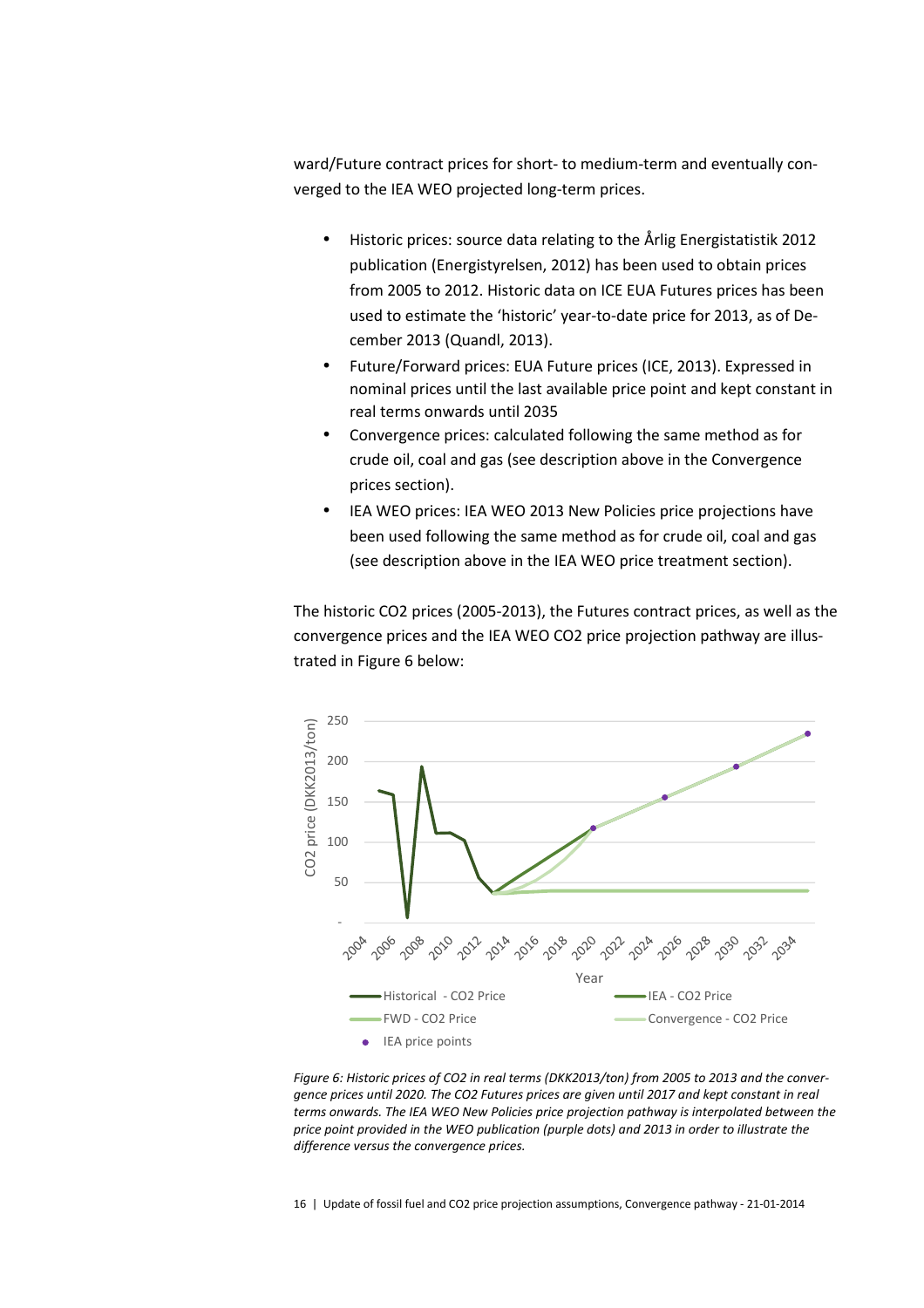#### **'ETS-collapse' CO2 price projection**

In addition to the central price projection pathway, a ETS collapse scenario of the CO2 price development (as expressed by the EU Emission Allowance prices, EUA) over short- to-medium term future 2013 to 2020 is hereby put forward. The ETS collapse scenario presently is to be understood as the failure of the emission trading schemes (ETSs) to regain their role as an effective financial incentive of emission abatement.

The currently prevailing low price level (EUA Mar14 future contract traded at 5.1 EUR/ton as of January 22, 2014 on the ICE), as well as the similarly low short- to medium-term future price expectations (e.g. EUA Dec16 future contract traded at 5.64 EUR/ton as of January 22, 2014 on the ICE) are therefore to be regarded as constituting the ETS collapse CO2-price scenario price projection pathway. The period up to 2020 in the ETS collapse scenario pathway beyond the last price point set by the EUA Futures prices (2016 to 2020 in the current analysis) has been extrapolated maintaining the last available EUA Futures' price point value constant in real terms up to 2020. The ETS collapse case is illustrated in Figure 6 ('FWD – CO2 price' line in the graph). The reason the currently prevailing price level (and future expectations thereof) qualify as the constituents of the ETS collapse scenario is that the price of ca. 5 EUR2013/ton of CO2 is not sufficiently high in order to significantly affect investment and operation decisions in favor of CO2 abatement and as such are not significantly different from CO2 price of 0 (and effectively a collapse of the CO2 trading system altogether).

#### **3.4 Sensitivity analysis**

The goal of the sensitivity analysis is to demonstrate 2 alternative scenarios that would represent the 'high' and 'low' price development pathways, respectively, that would be *possible* yet *not extreme*. In the context of the current analysis it is deemed important to maintain the balance between the alternative scenarios illustrating price levels and pathways that would be significantly different from the central scenarios described above, and at the same time, providing 'high' and 'low' estimates that would be *possible* enough to still be informative and useful in real-life business plan analysis (as opposed to 'extreme' high and low price projections representing the boundaries of hypothetically achievable price developments).

The sensitivity analysis is applied to the Convergence pathway on a relative basis, linking the possible 'high' and 'low' price development pathways to the Forward/Future prices in the short- to medium-term (as expressed by the Convergence prices - see description of the approach in section Convergence prices).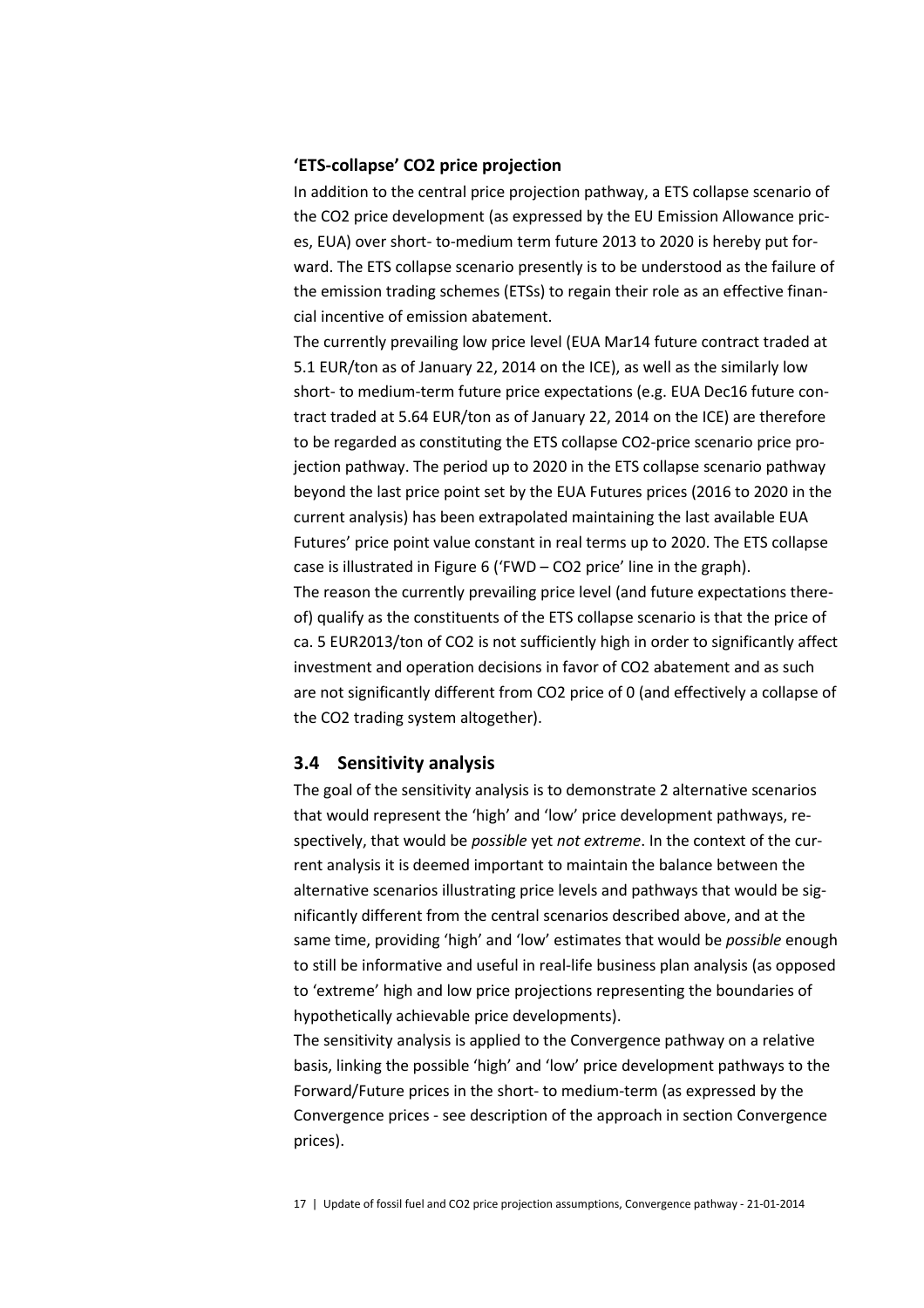#### **Coal, oil and natural gas price sensitivity analysis**

In order to reduce the complexity of the scenarios underlying the sensitivity analysis, two key price drivers/determinants are considered:

- Climate policies
- Market factors

### IEA WEO Current Policies ('high' price) and 450 ('low' price) scenarios are the basis for the alternative development pathways in terms of climate policies alongside the central New Policies scenario. All of the WEO scenario projections operate under the assumption of long-term equilibrium subject to fundamental supply and demand dynamics, i.e. effects of short-term market volatility and fluctuations are not a part of the price pathways of the sensitivity analysis. Climate policies

The IEA WEO 2013 Current Policies scenario only takes into account the policies and measures affecting the energy markets that have been formally enacted as of mid-2013 (i.e. no further policies or measures with regard to the energy markets are implemented above and beyond those active currently). As such, Current Policies places fewer limitations on the use of fossil fuels as compared to e.g. the central scenario, New Policies scenario) thereby increasing demand and consequently prices.

The 450 Scenario of the IEA WEO 2013 implies much lower use and demand (and consequently prices) of fossil fuels due to its assumption of full implementation of the 2010 UN Climate Change Conference commitments (a.k.a. the Cancun Agreements) in the period up to 2020. For the period after 2020, the 450 Scenario assumes that the OECD countries and other major economies are implementing emission reduction measures both within and outside of OECD.

EIA Annual Energy Outlook (EIA, 2013) serves as the basis for input on the alternative development pathways in terms of market factors for crude oil and coal. Market factors

> It should be noted that the EIA AEO scenarios have been chosen in such a way that they would only entail changes in the market factors whilst climate policy measures would remain unaltered.

> A different approach has been applied in the case of natural gas because the natural gas markets are very regional - it would thus be inadequate to use the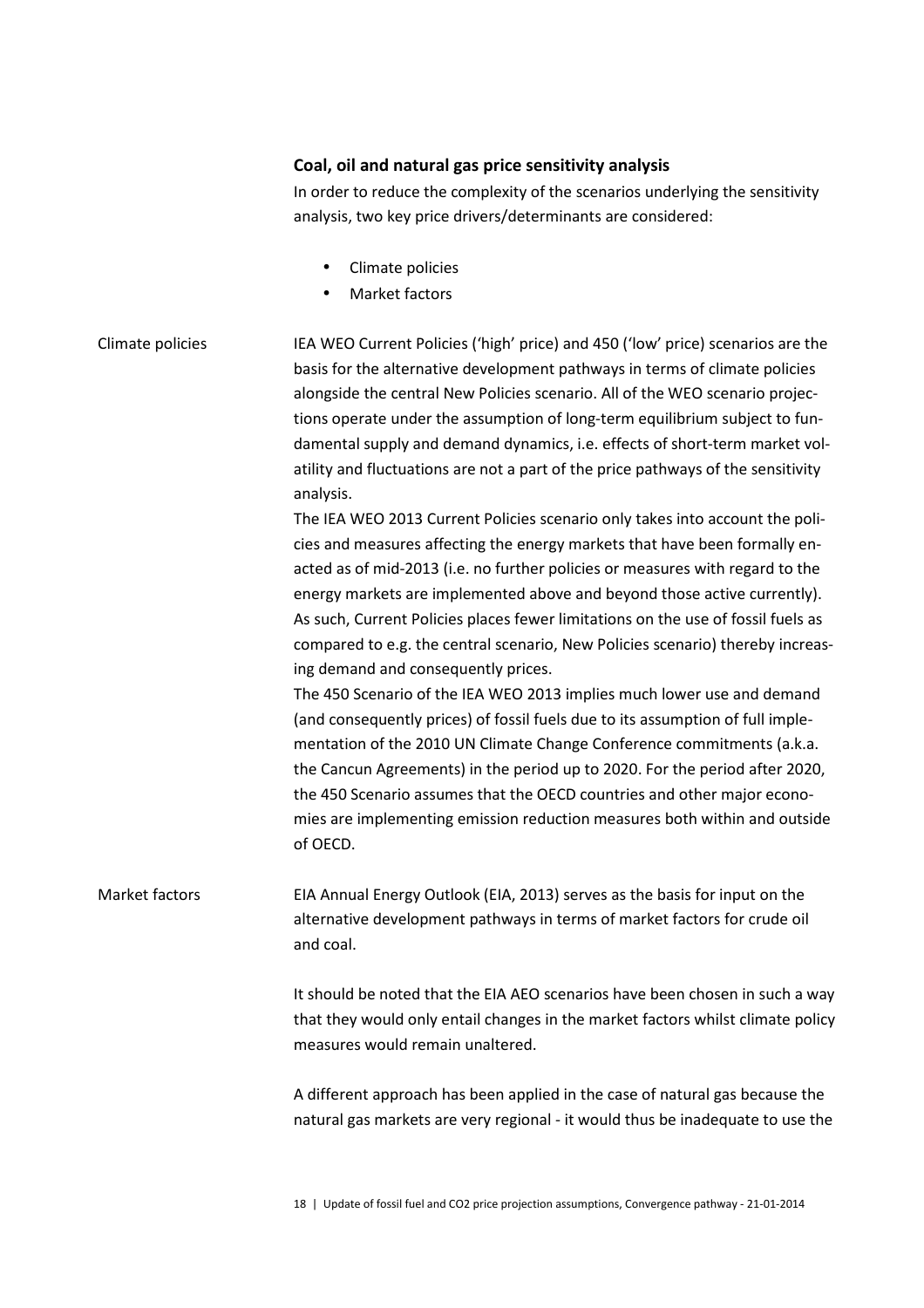| <b>Assumptions</b> | US-focused EIA AEO scenarios to model the market factors for the European<br>natural gas price projections.<br>For the 'low' price scenario, the Gas Price Convergence Case for Europe from<br>the IEA WEO 2013 is used, whereas oil price-indexing is used for the 'high'<br>price scenario.<br>Several important assumptions are being made:                                                                                                                                                                                                                                                                                                                                                                                                                                                                                                                   |
|--------------------|------------------------------------------------------------------------------------------------------------------------------------------------------------------------------------------------------------------------------------------------------------------------------------------------------------------------------------------------------------------------------------------------------------------------------------------------------------------------------------------------------------------------------------------------------------------------------------------------------------------------------------------------------------------------------------------------------------------------------------------------------------------------------------------------------------------------------------------------------------------|
|                    | The mechanisms employed and price effects brought about by climate<br>1.<br>policy scenarios and market factor scenarios have some commonali-<br>ties, i.e. they are not fully complimentary to each other.<br>2. The quantification of the price effect of each individual factor underly-<br>ing the climate policies or market developments modelled is beyond<br>the scope of the current analysis. A straight-forward approach of<br>equal 50-50 weighting will be used when combining price projections<br>of different scenario development frameworks (e.g. IEA WEO and EIA<br>AEO) to account both for climate policy effect and market factor im-<br>pact, respectively. This is also done to make sure that the 'high' and<br>'low' scenarios hereby obtained would be representing possible yet<br>not extreme potential price development pathways. |
| Oil                | The oil price development pathways as per the IEA WEO Current Policies and<br>450 scenarios have been used as the point of departure for possible climate<br>policy development courses and the price impacts thereof.<br>In order to account for the market factors and the price impacts thereof, the<br>EIA AEO Low Oil Price and High Oil Price scenarios have been deployed. The<br>market drivers therein modelled include:                                                                                                                                                                                                                                                                                                                                                                                                                                |
|                    | Petroleum demand in non-OECD countries<br>Global supply<br><b>OPEC</b> market share<br>Liquid fuel production technology costs                                                                                                                                                                                                                                                                                                                                                                                                                                                                                                                                                                                                                                                                                                                                   |
|                    | The assumptions stated earlier are applied: first, it is assumed the climate<br>policy and market factor effects are not fully complimentary to each other and<br>that the IEA WEO and EIA AEO respective scenarios will be combined in an<br>equal 50-50 weighting.<br>Figure 7 presents the price development pathways as projected by the EIA<br>AEO Low Oil Price and High Oil Price scenarios.                                                                                                                                                                                                                                                                                                                                                                                                                                                              |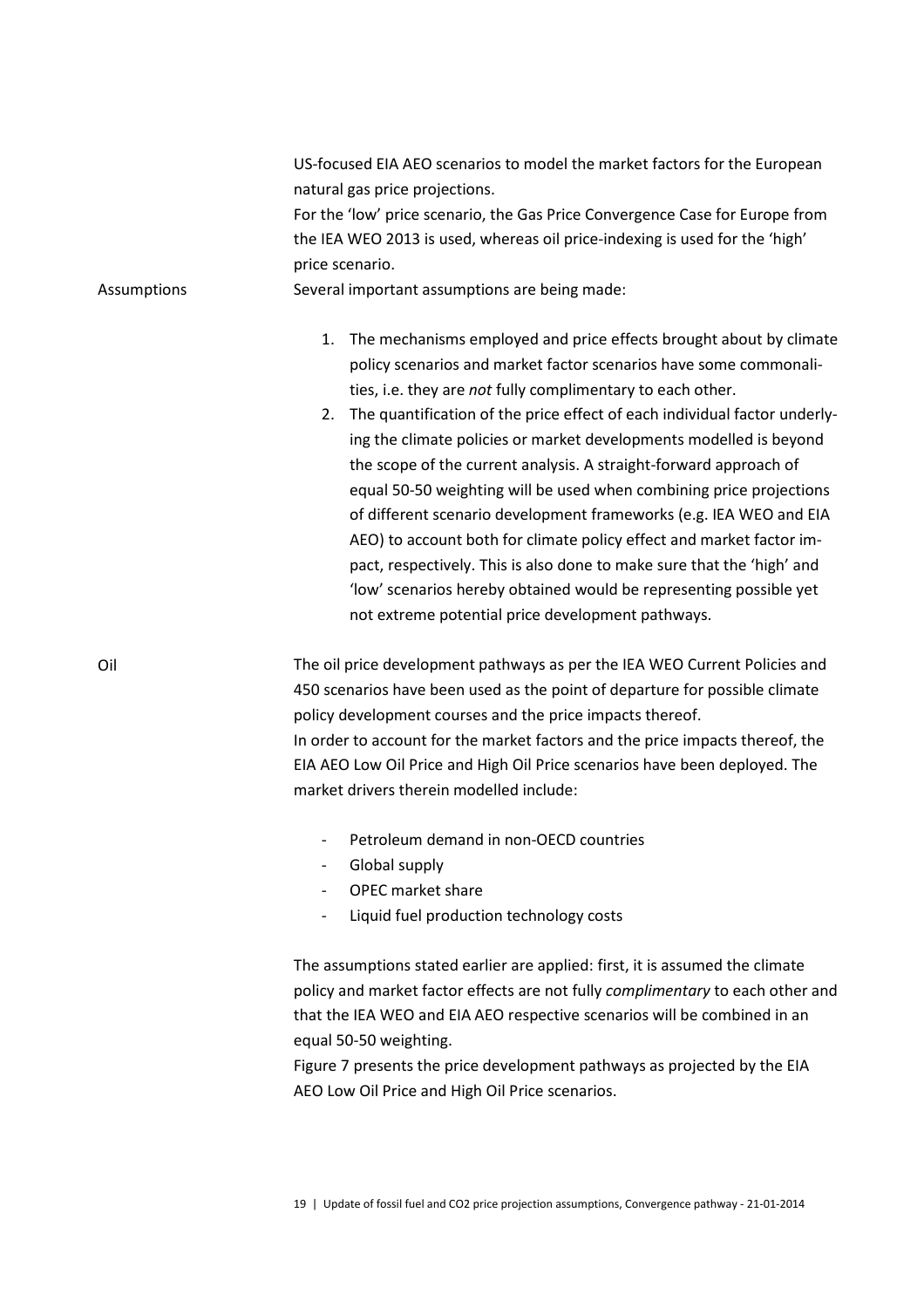

*Figure 7: EIA AEO 2013 High Oil Price, Reference and Low Oil Price scenarios, development pathways for annual average spot price for Brent crude oil in 2011 USD/barrel. Source: (EIA, 2013)* 

Based on these assumptions, the 'low' price scenario is collated from the price development pathway as set forth by 50% of the relative price difference between the IEA WEO 450 and IEA WEO New Policies scenarios, and 50% of the relative price difference between the EIA AEO Reference and Low Oil Price scenarios, respectively.

The 'high' price scenario, in turn, is collated from the price development pathway as projected by 50% of the relative price difference between the IEA WEO Current Policies and IEA WEO New Policies scenarios, and 50% of the relative price difference between the EIA AEO Reference and Low Oil Price scenarios, respectively.

A formula illustrating the approach applied in the sensitivity analysis for crude oil (and also coal) in the case of 'high' price scenario for year *t* is provided below:

Crude oil $\left(High\right)_{t}$ 

= Crude oil(Convergence<sub>t<2020</sub>;WEO New Policies<sub>t≥2020</sub>)<sub>t</sub>

$$
\times 0.5 \left[ \frac{\text{Crude oil}(\text{WEO Current Politics})_t}{\text{Crude oil}(\text{WEO New Politics})_t} \right]
$$

$$
+\frac{\textit{Crude oil(EIA AEO High Oil Price)}_t}{\textit{Crude oil(EIA AEO Reference)}_t}\bigg]
$$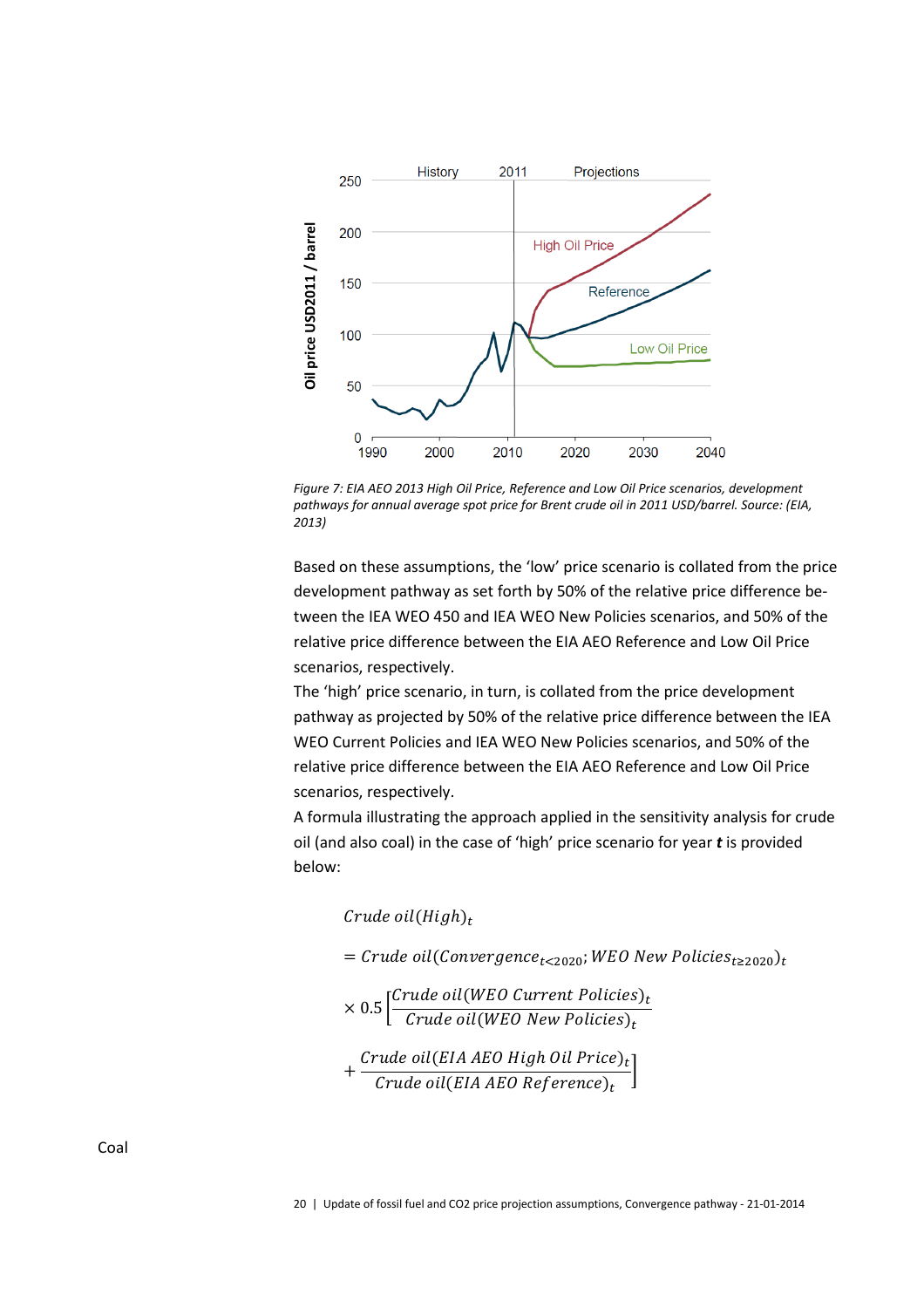Alike oil, the coal price development pathways as per the IEA WEO Current Policies and 450 scenarios have been used as the point of departure for possible climate policy development courses and the price impacts thereof. EIA AEO Low Coal Cost and High Coal Cost scenarios have been deployed to account for the impact of the following factors:

- Regional productivity growth rates for coal mining
- Coal mining wages, equipment, and transportation rates

Figure 8 presents the price development pathways as projected by the EIA AEO Low Coal Cost and High Coal Cost scenarios.



*Figure 8: EIA AEO 2013 High Coal Cost, Reference and Low Coal Cost scenarios, development pathways for annual price of export coal in the US in 2011 USD/short ton. Own graph based on linear interpolation between price projections of 2011, 2020 and 2040. Data source: (EIA, 2013)* 

In order to make the price pathways more representative of the global situation (IEA WEO scenarios provide projections for OECD steam coal imports), the price of Exports is selected in the EIA AEO coal scenarios in order to avoid the price bias of local US coal for the domestic market. In addition, US-specific price factors are eliminated because the relative differences in between of the EIA AEO coal scenarios are used.

Based on the same assumptions (discussed earlier, see the section above), the 'low' price scenario is collated from the price development pathway as set forth by 50% of the relative price difference between the IEA WEO 450 and IEA WEO New Policies scenarios, and 50% of the relative price difference in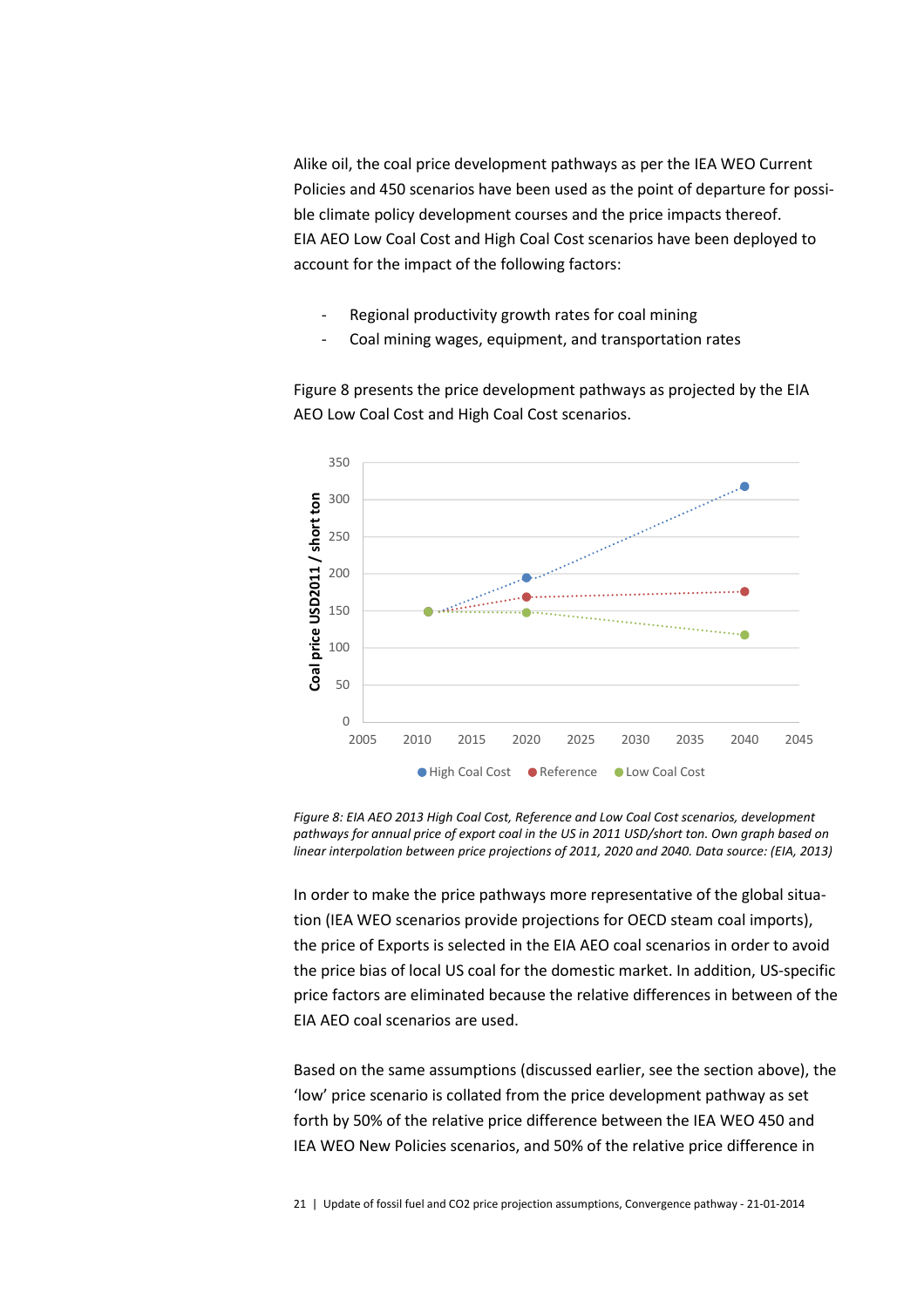percentage terms between the EIA AEO Reference and Low Coal Cost scenarios, respectively.

The 'high' price scenario, in turn, is collated from the price development pathway as projected by 50% of the relative price difference between the IEA WEO Current Policies and IEA WEO New Policies scenarios, and half of the relative price difference in percentage terms between the EIA AEO Reference and High Coal Cost scenarios, respectively.

The price development pathways as per the IEA WEO Current Policies and 450 scenarios have been used as the point of departure for possible climate policy development courses and the price impacts thereof. In terms of market factors, the natural gas markets are very regional. Therefore it would be less appropriate to use the US-focused EIA AEO scenarios to model the market factors for the European natural gas price projections. For the 'low' price scenario, the Gas Price Convergence Case for Europe from the IEA WEO 2013 will instead be used. Since the Gas Price Convergence Case is an add-on to the IEA WEO New Policies scenario (under the same World Energy Model framework), no weighting of the price impacts will be done here: Natural gas

- Larger volume of LNG exports from North America
- New supply contracts are hub-priced in Europe
- Reduction in liquefaction plant construction costs and LNG shipping costs

Figure 9 presents the price development pathways as projected by the IEA WEO 2013 Gas Price Convergence Case scenario scenarios.



*Figure 9: IEA WEO 2013 New Policies and Gas Price Convergence Case scenarios, development pathways for regional natural gas prices in 2011 USD/million Btu. Source: (IEA, 2013)* 

22 | Update of fossil fuel and CO2 price projection assumptions, Convergence pathway - 21-01-2014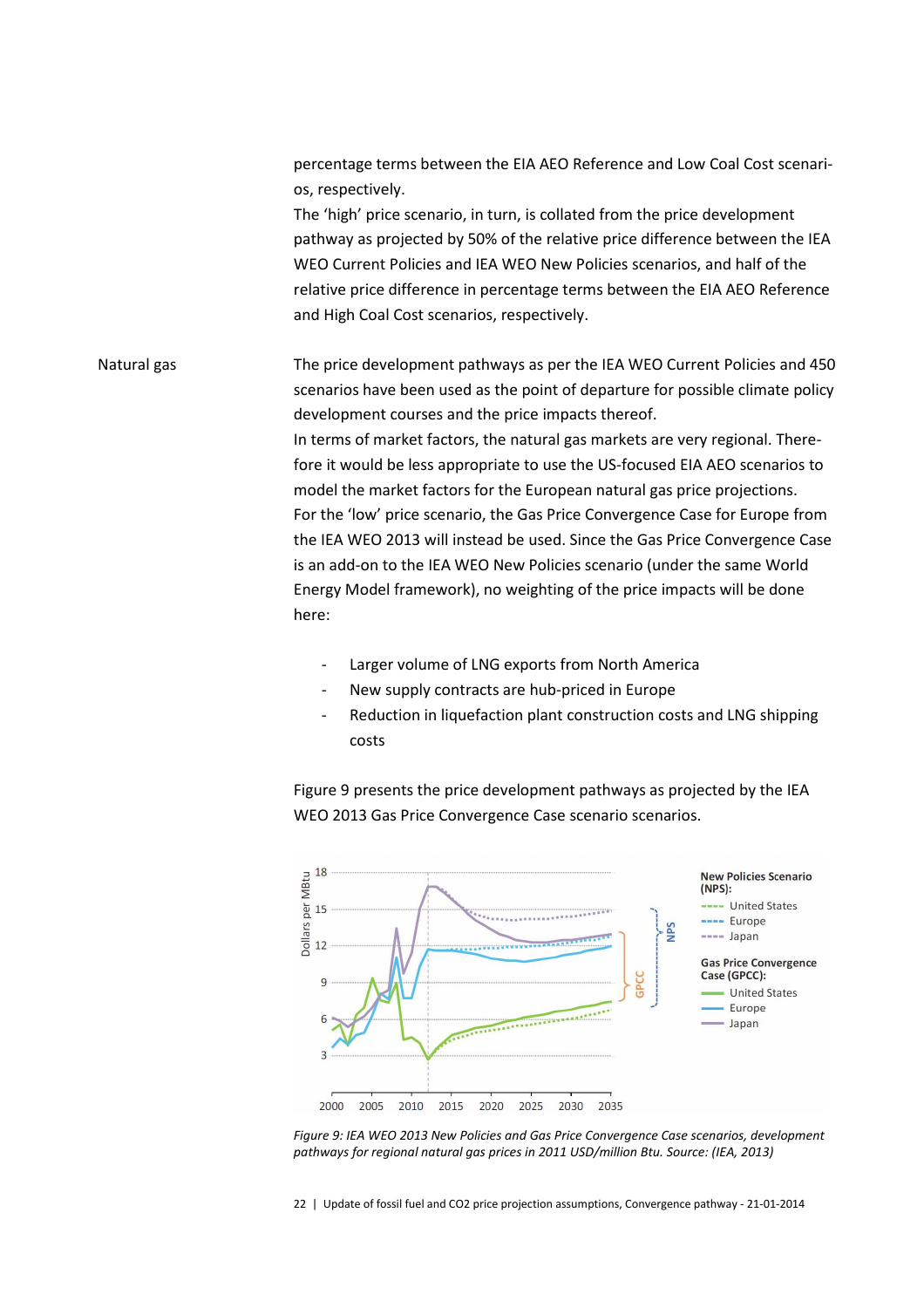The 'low' price scenario is collated from the price development pathway as set forth by 100% of the relative price difference between the IEA WEO 450 and IEA WEO New Policies scenarios, and the negative real price difference (approximated to -1 USD2011 /MBtu, held constant in real terms 2020 onwards, and linearly interpolated from 0 to -1 USD2011/MBtu from 2015 to 2020) between the IEA WEO New Policies and IEA WEO Gas Price Convergence Case scenarios, respectively.

The approach applied for 'low' price scenario for natural gas for year *t* is illustrated below:

Natural gas $\left($  Low $\right)_{t}$ 

 $=$  Natural gas(Convergence<sub>t<2020</sub>; WEO New Policies<sub>t≥2020</sub>)<sub>t</sub>

× Natural gas $(WEO\ 450)_t$ Natural gas(WEO New Policies)<sub>t</sub>

- $-$  [Natural gas(WEO New Policies) $_{t}$
- $-$  Natural gas(WEO Gas Price Convergence Case) $_t$ ]

For the 'high' natural gas price scenario, oil price-indexing (coinciding and corresponding to the 'high' oil price scenario in the current analysis) is deemed to be the relevant market factor to model in the European context. This is due to the fact that up until recently oil price-indexing has been a very common gas contract pricing practice, and in the case of high oil prices (and generally high demand for fossil fuels as prescribed by the IEA WEO Current Policies scenario), the natural gas suppliers to Europe might be able to take advantage of the favorable market situation and return to the oil priceindexing pricing practice.

The 'high' natural gas price scenario is collated from the price development pathway as projected by 50% of the relative price difference between the IEA WEO Current Policies and IEA WEO New Policies scenarios, and 50% of the relative oil price difference between the 'high' oil price scenario developed within the current analysis and the Convergence oil price pathway (IEA WEO New Policies scenario 2020 onwards), respectively.

The approach applied for 'high' price scenario for natural gas for year *t* is illustrated below: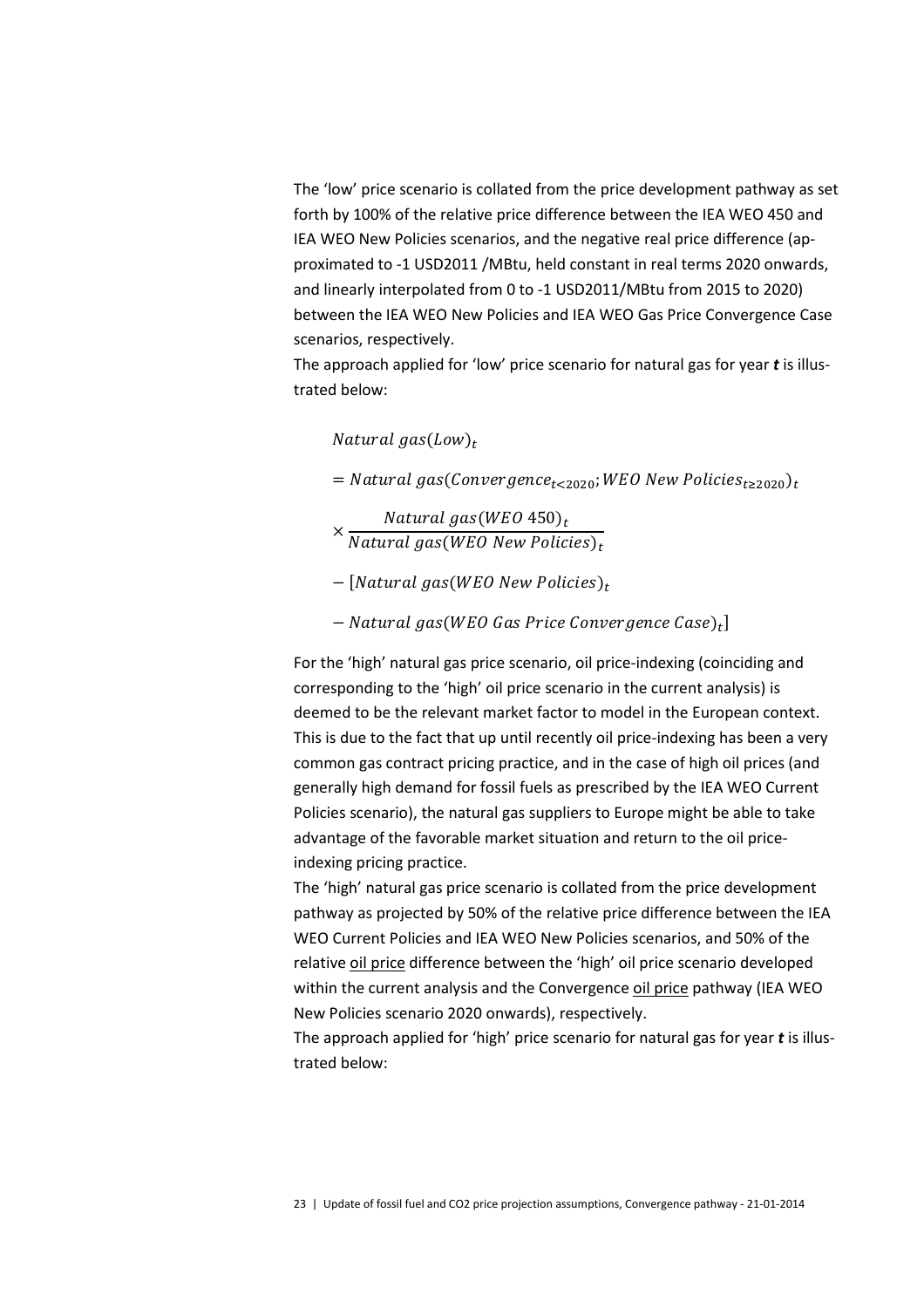Natural gas $\left(High\right)_{t}$ 

= Natural gas(Convergence<sub>t<2020</sub>;WEO New Policies<sub>t≥2020</sub>)<sub>t</sub>

$$
\times\ 0.5 \left[\frac{Natural\ gas(WEO\ Current\ Politics)_t}{Natural\ gas(WEO\ New\ Politics)_t}\right.
$$

+ Crude oil $\left(High\right)_{t}$  $\overline{\text{Crude oil}(Convergence_{t<2020};\text{WEO New Policy}_{t\ge2020})_t}$ 

### **'High' and 'Low' scenarios for coal, crude oil and natural gas**

An overview of the composition of the respective 'low' and 'high' price scenarios that are applied to the Convergence price pathway (IEA WEO New Policies price pathway in the long run) is presented in **Fejl! Henvisningskilde ikke fundet.**:

|                | Low                          | <b>High</b>                              |
|----------------|------------------------------|------------------------------------------|
| <b>Crude</b>   | 50% relative difference IEA  | 50% relative difference IEA WEO          |
| oil            | WEO 450 vs IEA WEO New       | <b>Current Policies vs IEA WEO New</b>   |
|                | <b>Policies</b>              | <b>Policies</b>                          |
|                | &                            | &                                        |
|                | 50% relative difference EIA  | 50% relative difference EIA AEO High     |
|                | AEO Low Oil Price vs EIA     | Oil Price vs EIA AEO Reference           |
|                | AEO Reference                |                                          |
| Coal           | 50% relative difference IEA  | 50% relative difference IEA WEO          |
|                | WEO 450 vs IEA WEO New       | Current Policies vs IEA WEO New          |
|                | Policies                     | Policies                                 |
|                | &                            | &                                        |
|                | 50% relative difference EIA  | 50% relative difference EIA AEO Ref-     |
|                | AEO Reference vs EIA AEO     | erence vs EIA AEO High Coal Cost         |
|                | Low Coal Cost                |                                          |
| <b>Natural</b> | 100% relative difference     | 50% relative difference IEA WEO          |
| gas            | IEA WEO 450 vs IEA WEO       | <b>Current Policies vs IEA WEO New</b>   |
|                | <b>New Policies</b>          | <b>Policies</b>                          |
|                | &                            | &                                        |
|                | the negative absolute dif-   | 50% relative oil price difference of     |
|                | ference between the IEA      | the 'high' oil price scenario created in |
|                | <b>WEO Gas Price Conver-</b> | the current analysis vs Convergence      |
|                | gence Case vs IEA WEO        | price pathway (IEA WEO New Policies      |
|                | <b>New Policies</b>          | in the long term) created in the cur-    |
|                |                              | rent analysis                            |

*Table 1: Composition of the 'low' and 'high' price scenarios for crude oil, coal and gas* 

24 | Update of fossil fuel and CO2 price projection assumptions, Convergence pathway - 21-01-2014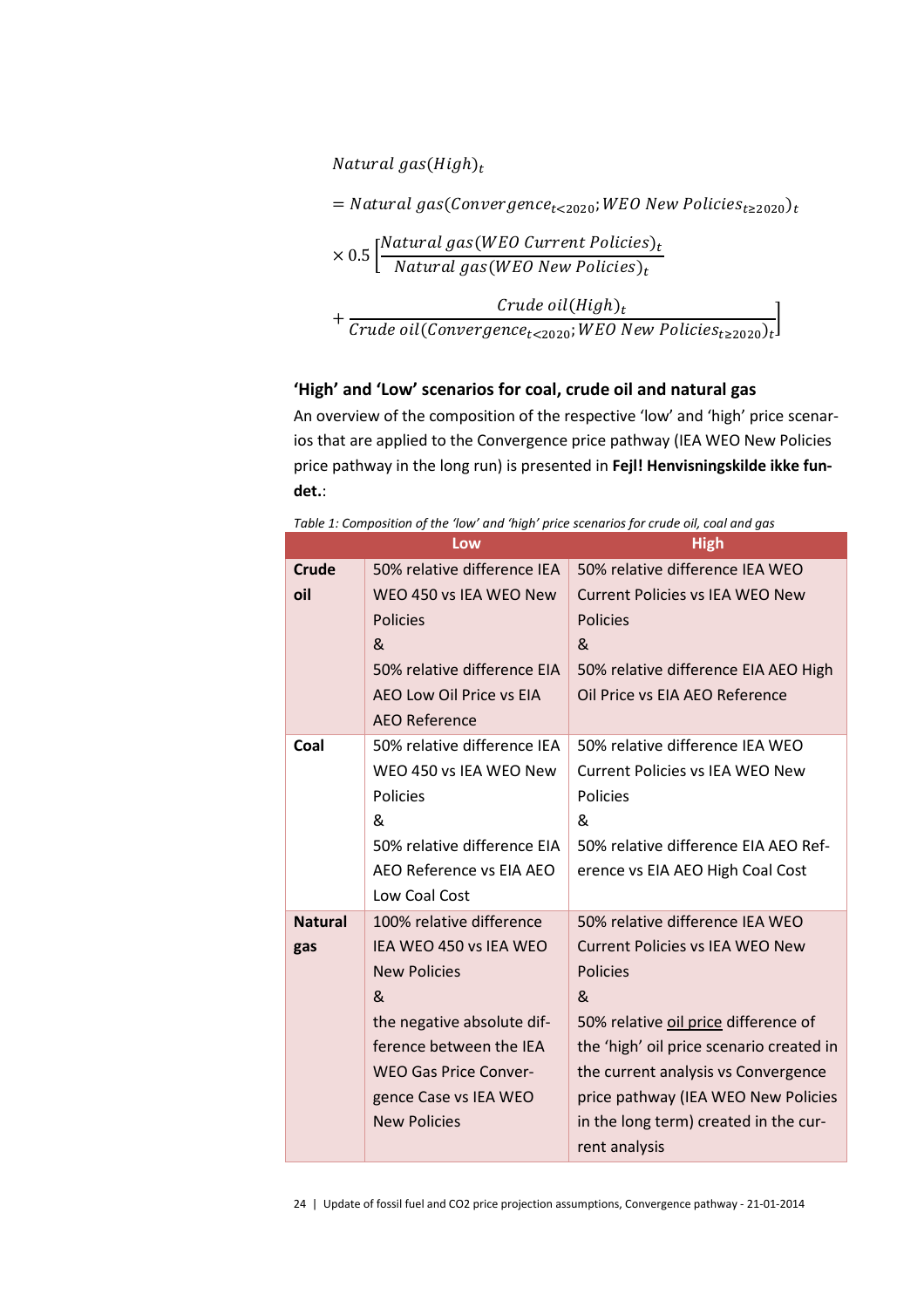The sensitivity analysis for all 3 fossil fuels' price projections in real terms (2013 DKK/GJ) is provided in Figure 10 below:



*Figure 10: Price projections (including Convergence prices) in real prices, DKK2013/GJ, for coal, crude oil and natural gas for 2013 – 2035, with 'low' and 'high' sensitivities provided by the corresponding dotted lines* 

#### **CO2 price sensitivity analysis**

Since the CO2 price development (as opposed to that of fossil fuels) is almost exclusively dependent on the regulatory and climate policies imposed, it is deemed fitting to use the alternative scenarios put forward by the IEA WEO as the 'high price' (450) and 'low price' (Current Policies) scenarios, respectively.

- High price scenario (IEA WEO's 450): a CO2 price development pathway corresponding to of the global energy sector being on a course to "limiting the long-term increase in the average global temperature to 2°C" with near 50% chance. It can be regarded as a 'normative' pathway as the scenario assumes more active efforts towards full implementation of the Cancun Agreements (than in e.g. the Current Policies scenario).
- Low price scenario (IEA WEO's Current Policies): a CO2 price development pathway taking into account "only those policies and measures affecting energy markets that were formally enacted as of mid-2013"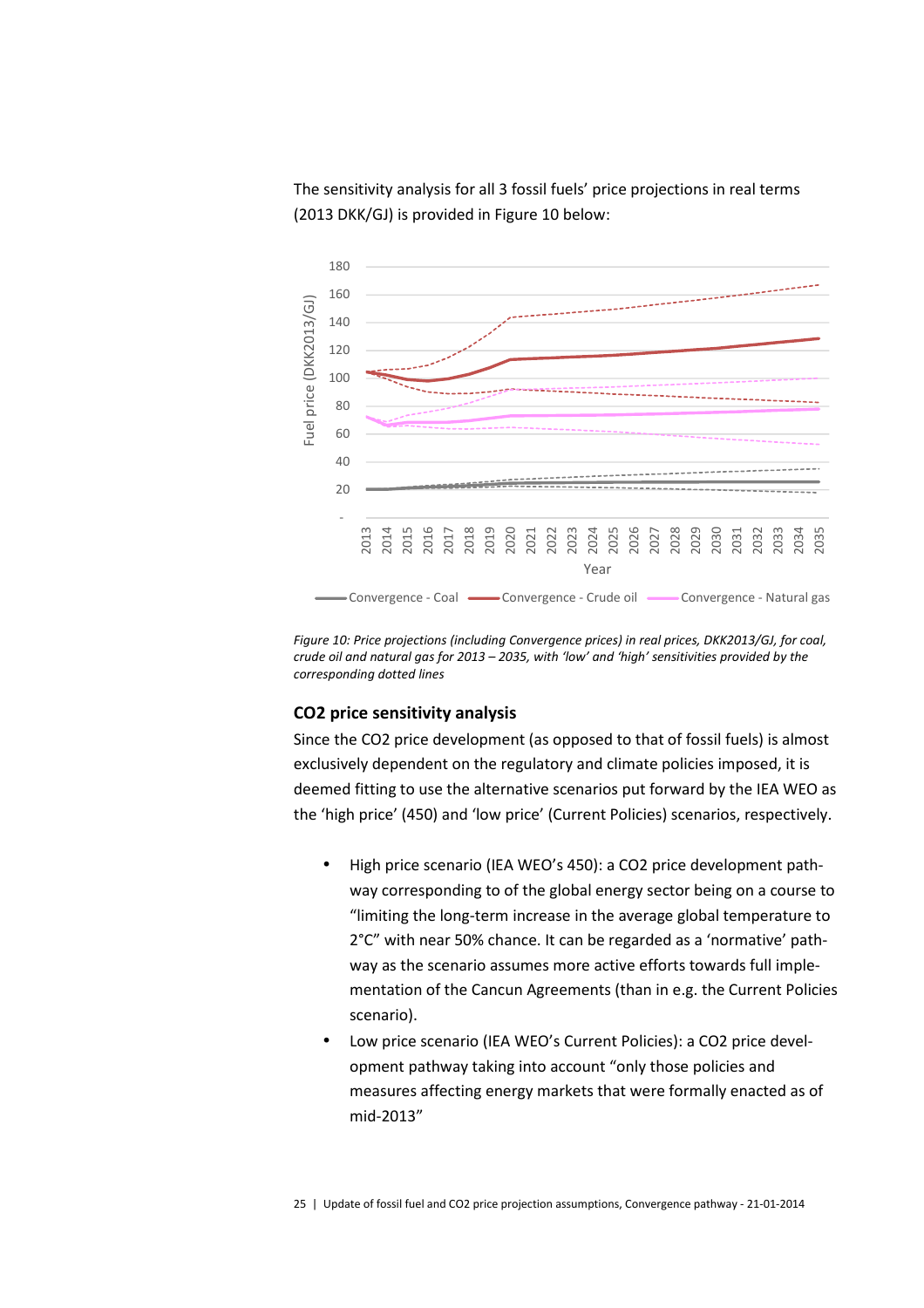

The sensitivity analysis for CO2 price projections in real terms (2013 DKK/ton) is provided in Figure 11 below:

*Figure 11: Price projections (including convergence prices) in real prices, DKK2013/ton, for CO2 for 2013 – 2035, with 'low' and 'high' sensitivities provided by the corresponding dotted lines. The 'FWD – CO2 Price' line represents the 'ETS collapse' CO2 price projection pathway*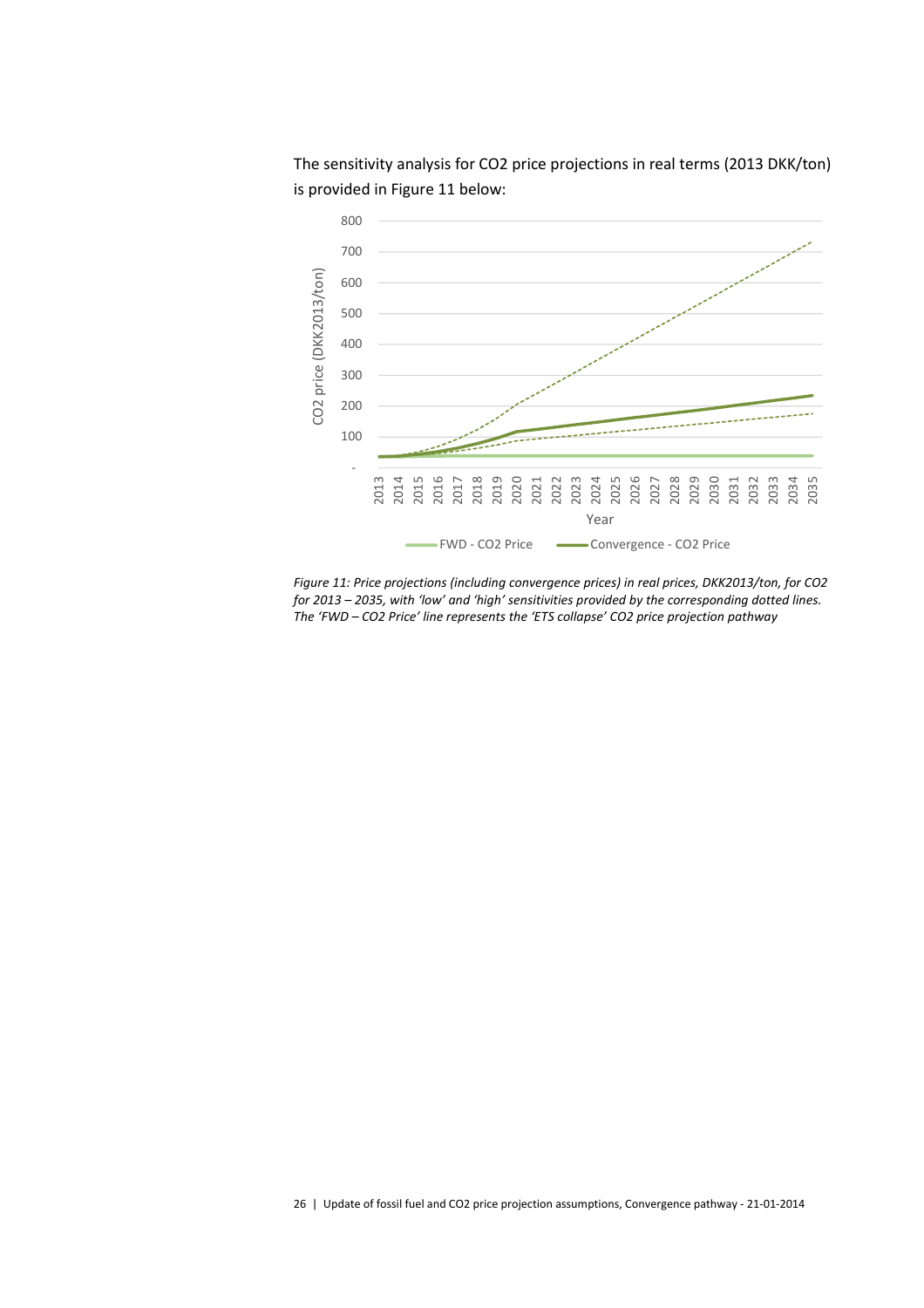# **Bibliography**

- Argus. (2013, June 27). Coal Daily International.
- CME-Group. (2013, December 8). Retrieved from

http://www.cmegroup.com/trading/energy/crude-oil/brent-crude-oillast-day.html

EEX. (2013, December 7). *European Energy Exchange.* Retrieved from Natural Gas Futures:

> http://www.eex.com/en/Market%20Data/Trading%20Data/Natural% 20Gas/Natural%20Gas%20Futures%20%7C%20Derivatives

EEX. (2013, December 6). *European Energy Exchange*. Retrieved from Market Data - Coal Futures:

- http://www.eex.com/en/Market%20Data/Trading%20Data/Coal
- EIA. (2013). *Annual Energy Outlook 2013.* Washington: EIA.
- EIA. (2013, December 13). *EIA*. Retrieved from Energy Conversion Calculators: http://www.eia.gov/energyexplained/index.cfm?page=about\_energy \_conversion\_calculator

EIA. (2013, December 8). *Short-Term Energy Outlook.* Retrieved from http://www.eia.gov/forecasts/steo/report/prices.cfm

- Energistyrelsen. (2012). *Energistyrelsen*. Retrieved December 13, 2013, from Årlig energistatistik: http://www.ens.dk/sites/ens.dk/files/info/talkort/statistik-noegletal/aarlig-energistatistik/energistatistik2012.pdf
- ENS. (2013, April). *ENS*. Retrieved from Samfundsøkonomiske beregningsforudsætninger.
- ICE. (2013, December 9). Retrieved from http://www.iceendex.com/marketdata/spot-markets/ttf-spot/dashboard/
- ICE. (2013, December 6). *InterContinental Exchange*. Retrieved from EUA Futures:

https://www.theice.com/productguide/ProductSpec.shtml?specId=19 7#data

- *ICE.* (2014, February 18). Retrieved from ICE Global Markets in Clear View: https://www.theice.com/marketdata/reports/ReportCenter.shtml#re port/159
- IEA. (2013). *World Energy Outlook 2013.* Paris: IEA.
- NCG. (2014, February 18). Retrieved from http://www.net-connectgermany.de/cps/rde/xchg/SID-6A1DCC11- DCDE7601/ncg/hs.xsl/792.htm
- Quandl. (2013, December 6). *Quandl*. Retrieved from EUA Futures, December 2013: http://www.quandl.com/ICE-Intercontinental-Exchange/CZ2013-EUA-Futures-December-2013-CZ2013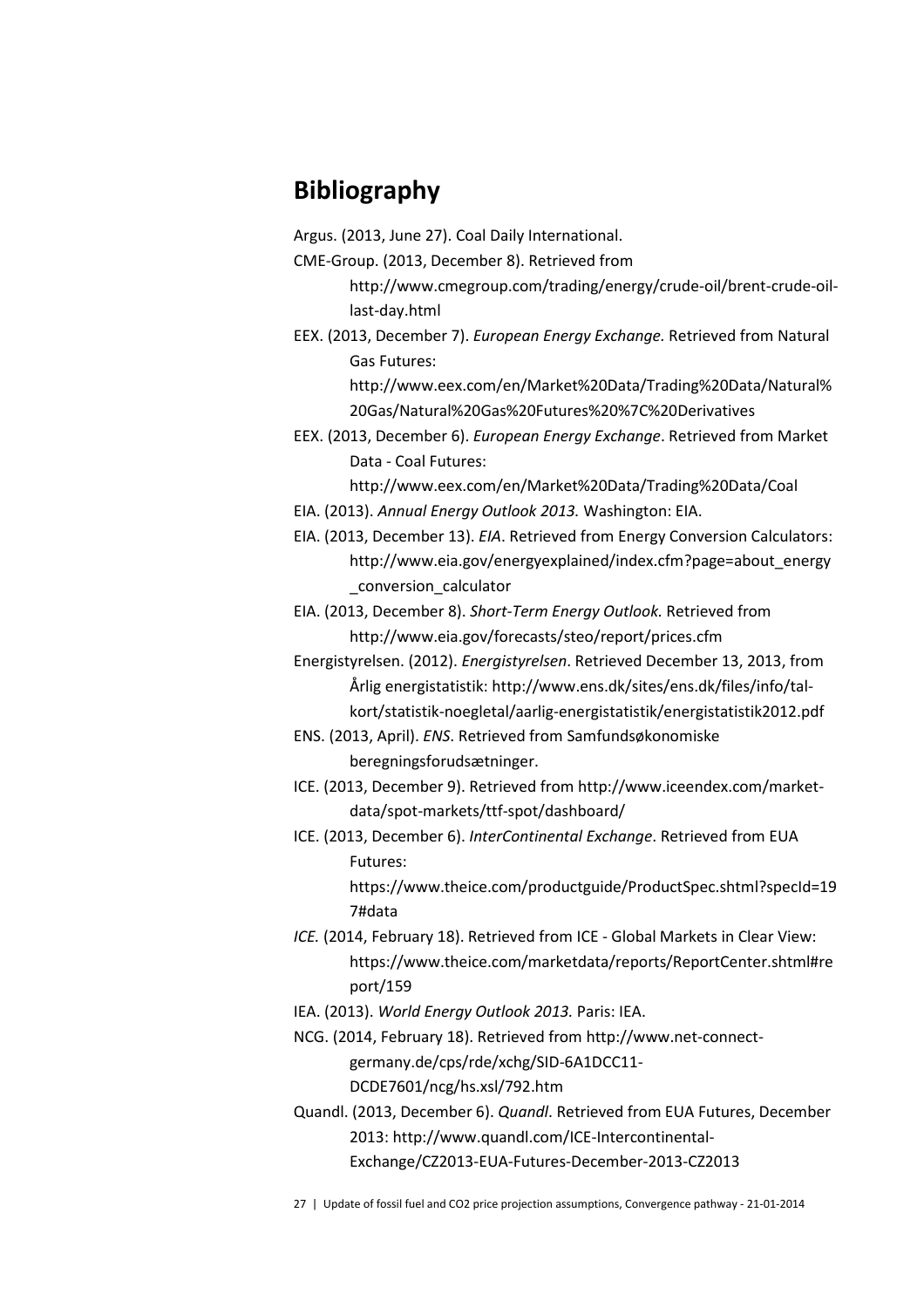Verein der Kohlenimporteure. (2013, December 8). *MCIS Steam Coal Marker Prices.* Retrieved from http://www.vereinkohlenimporteure.de/download/2013/112013\_Preise\_engl.pdf?navid =5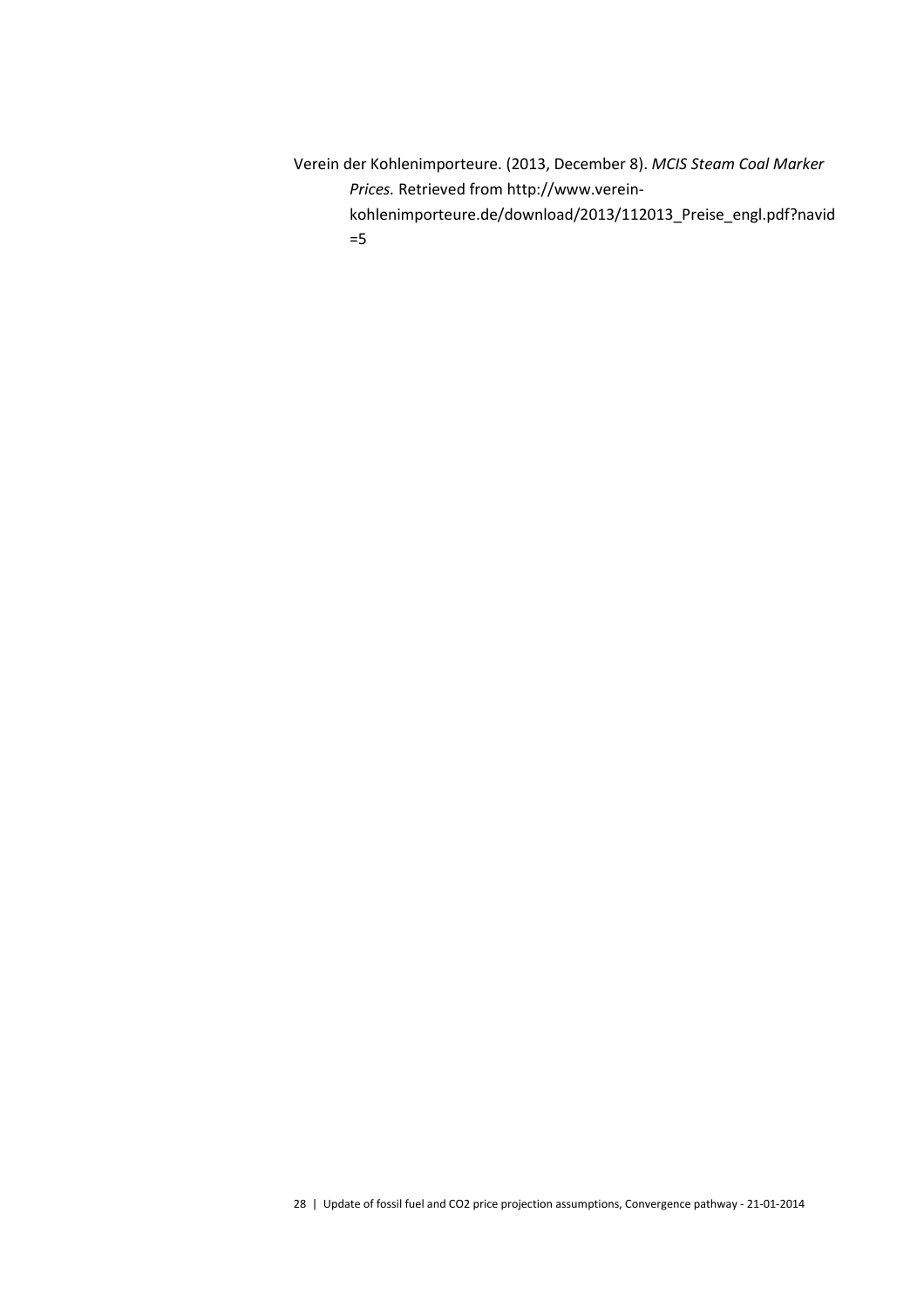# **Appendix**

# **Appendix I: Historic prices**

*Table 2: Historic prices of coal, crude oil and natural gas in real terms (DKK2013/GJ) and CO2 (DKK2013/ton) from 1990 to 2013* 

|           | Coal              | <b>Crude oil</b>  | <b>Natural gas</b> | CO <sub>2</sub> |
|-----------|-------------------|-------------------|--------------------|-----------------|
| Year/unit | <b>DKK2013/GJ</b> | <b>DKK2013/GJ</b> | <b>DKK2013/GJ</b>  | DKK2013/ton     |
| 1990      | 20.5              | 37.7              | 29.3               |                 |
| 1991      | 20.0              | 33.0              | 32.3               |                 |
| 1992      | 17.7              | 29.1              | 25.6               |                 |
| 1993      | 15.8              | 27.7              | 26.1               |                 |
| 1994      | 15.6              | 25.5              | 23.7               |                 |
| 1995      | 15.6              | 24.5              | 22.8               |                 |
| 1996      | 15.6              | 29.7              | 23.5               |                 |
| 1997      | 16.4              | 30.9              | 27.1               |                 |
| 1998      | 14.9              | 20.4              | 23.3               |                 |
| 1999      | 13.3              | 28.9              | 19.4               |                 |
| 2000      | 14.7              | 52.7              | 32.4               |                 |
| 2001      | 17.1              | 44.6              | 40.6               |                 |
| 2002      | 14.9              | 42.3              | 33.8               |                 |
| 2003      | 12.5              | 40.8              | 34.1               |                 |
| 2004      | 16.4              | 46.3              | 32.4               |                 |
| 2005      | 18.7              | 62.8              | 41.6               | 165.1           |
| 2006      | 17.7              | 74.2              | 53.4               | 159.9           |
| 2007      | 18.2              | 74.4              | 46.2               | 6.2             |
| 2008      | 26.9              | 93.2              | 61.0               | 195.1           |
| 2009      | 22.7              | 60.5              | 45.2               | 111.9           |
| 2010      | 22.8              | 74.8              | 43.9               | 112.3           |
| 2011      | 28.2              | 102.8             | 56.1               | 102.6           |
| 2012      | 23.9              | 109.6             | 68.3               | 55.9            |
| 2013      | 20.5              | 104.7             | 72.6               | 36.5            |